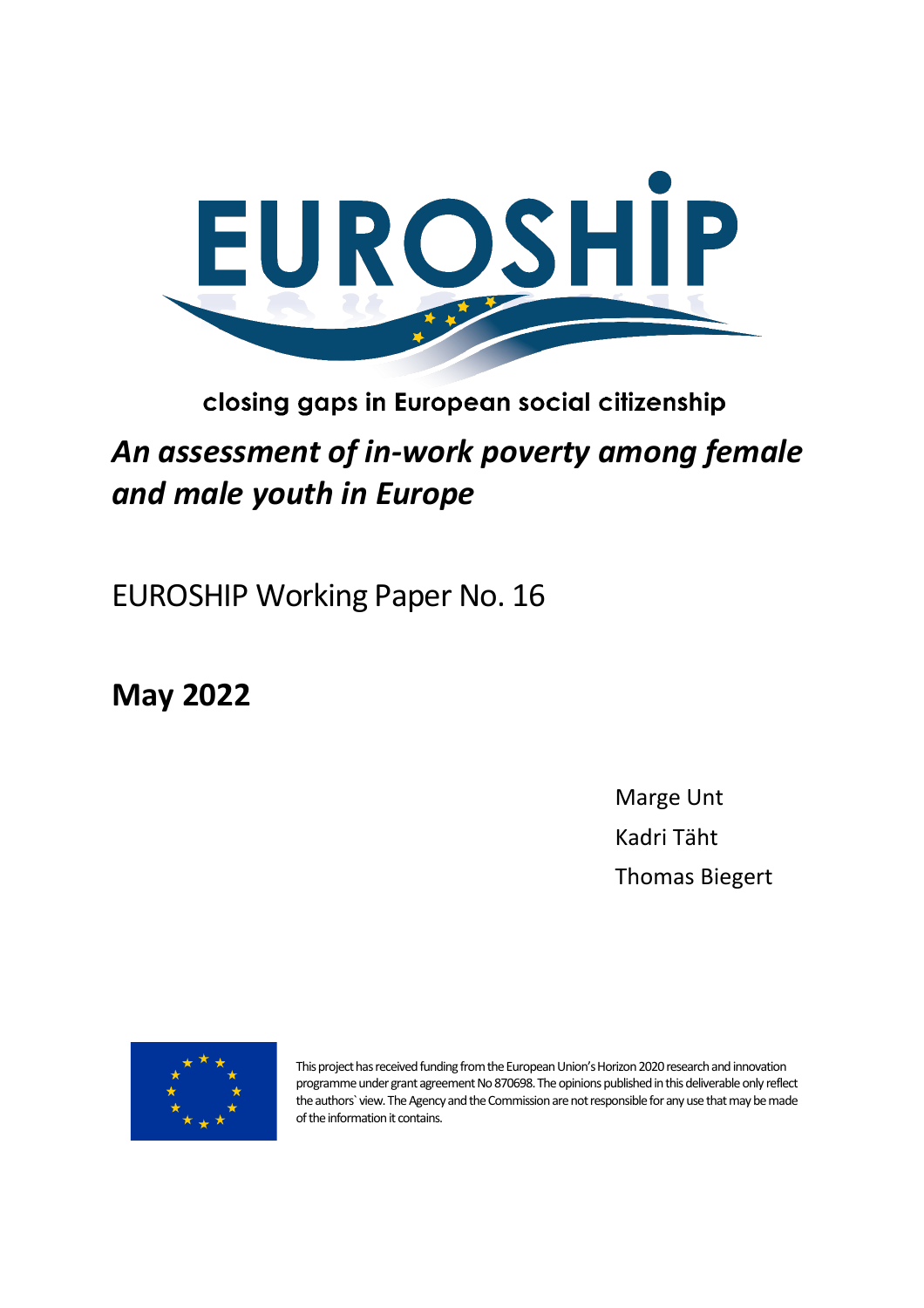EUROSHIP Working Papers are scientific outputs from the [EUROSHIP project.](https://euroship-research.eu/) The series is edited by the project coordinator Professor Rune Halvorsen. The working papers are intended to meet the European Commission's expected impact from the project:

- i) to advance the knowledge base that underpins the formulation and implementation of relevant policies in Europe with the aim of exercising the EU social rights as an integral part of EU citizenship and promoting upward convergence, and
- ii) to engage with relevant communities, stakeholders and practitioners in the research with a view to supporting social protection policies in Europe. Contributions to a dialogue about these results can be made through the [project](https://euroship-research.eu/)  [website \(euroship-research.eu\),](https://euroship-research.eu/) or by following us on Twitter: @EUROSHIP\_EU.

#### **To cite this report:**

Unt M, Täht K et al. (2022) *An assessment of in-work poverty among female and male youth in Europe*, EUROSHIP Working Paper no. 16. Oslo: Oslo Metropolitan University. DOI: 10.6084/m9.figshare.19803559. Available at: <https://euroshipresearch.eu/publications>

An earlier version of this working paper was submitted to the European Commission's Research Executive Agency (REA) in April 2022 as EUROSHIP Deliverable D.5.2.

© Copyright is held by the authors

#### **Authors**

[Marge Unt,](mailto:marge.unt@tlu.ee) Tallinn University, Estonia [Kadri Täht,](mailto:kadri.taht@tlu.ee) Tallinn University, Estonia [Thomas Biegert,](mailto:T.Biegert@lse.ac.uk) Tallinn University, Estonia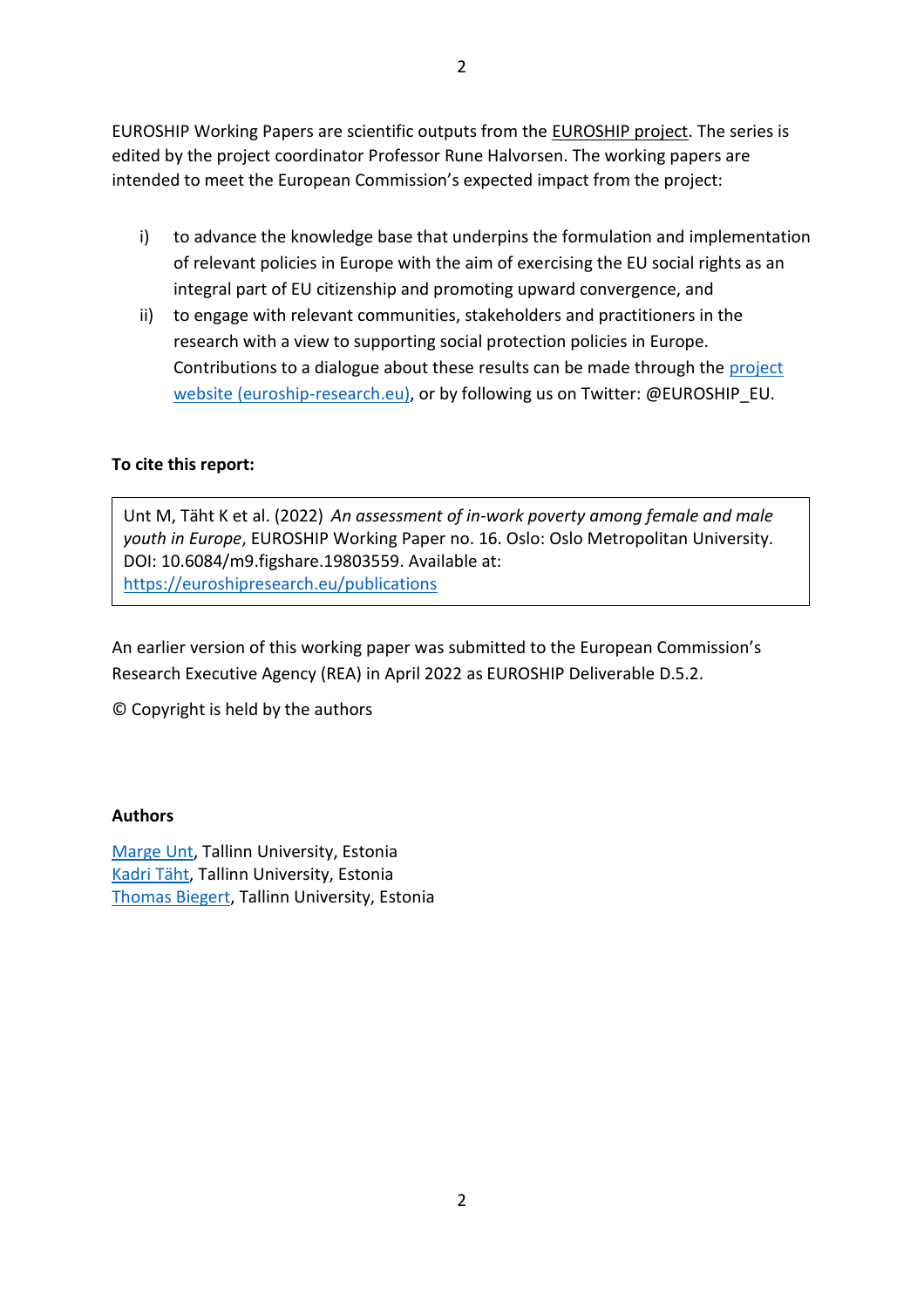## <span id="page-2-0"></span>Abstract

In this paper we concentrate on the security dimension of social citizenship, i.e. 'living a decent life in accordance with the prevailing standards in society' according to Andersen and Halvorsen (2002, pp. 12–13). Labour market integration is typically the main aim of active labour market policies and a main strategy to alleviate poverty risk. In the current report, we use EUSILC data to present the incidence of in-work poverty in the EU and examine the trajectories leading to in-work poverty in different institutional settings.

First, in all the observed countries*, the most prevalent employment trajectory was "full-time employment".* While in Spain only slightly more than half of the young adults enjoyed this type of labour market security, in Norway it reached to almost 3/4 of the observed cases. Next to it, all country cases included a so-called "employment insecurity" path. In Estonia and Hungary, the share of this trajectory group was rather low (around 8-9%), while in case of the UK, Spain and Italy it included around one fifth of all the cases.

Second, in all the observed countries, we find *the lowest levels of in-work poverty risks among the "full-time employed" trajectory group*, the lowest being in Norway (3%) and highest in Spain (7%). Higher risks of in-work poverty related to employment trajectories that includes episodes or periods of part-time work, unemployment or inactivity. However, overall there is *the low incidence and prevalence of unemployment-impacted trajectories.* Thus, *unemployment seems rather not to be the (main) cause of in-work-poverty, but it elevates the poverty risks once present***.**

Third, the analysis revealed considerable *gender differences across trajectory groups.* The dominant *"full-time employment" trajectory was in all the country-cases clearly maledominated, whereas women tended to be over-represented in trajectory groups with higher labour market vulnerability and in-work poverty risks.*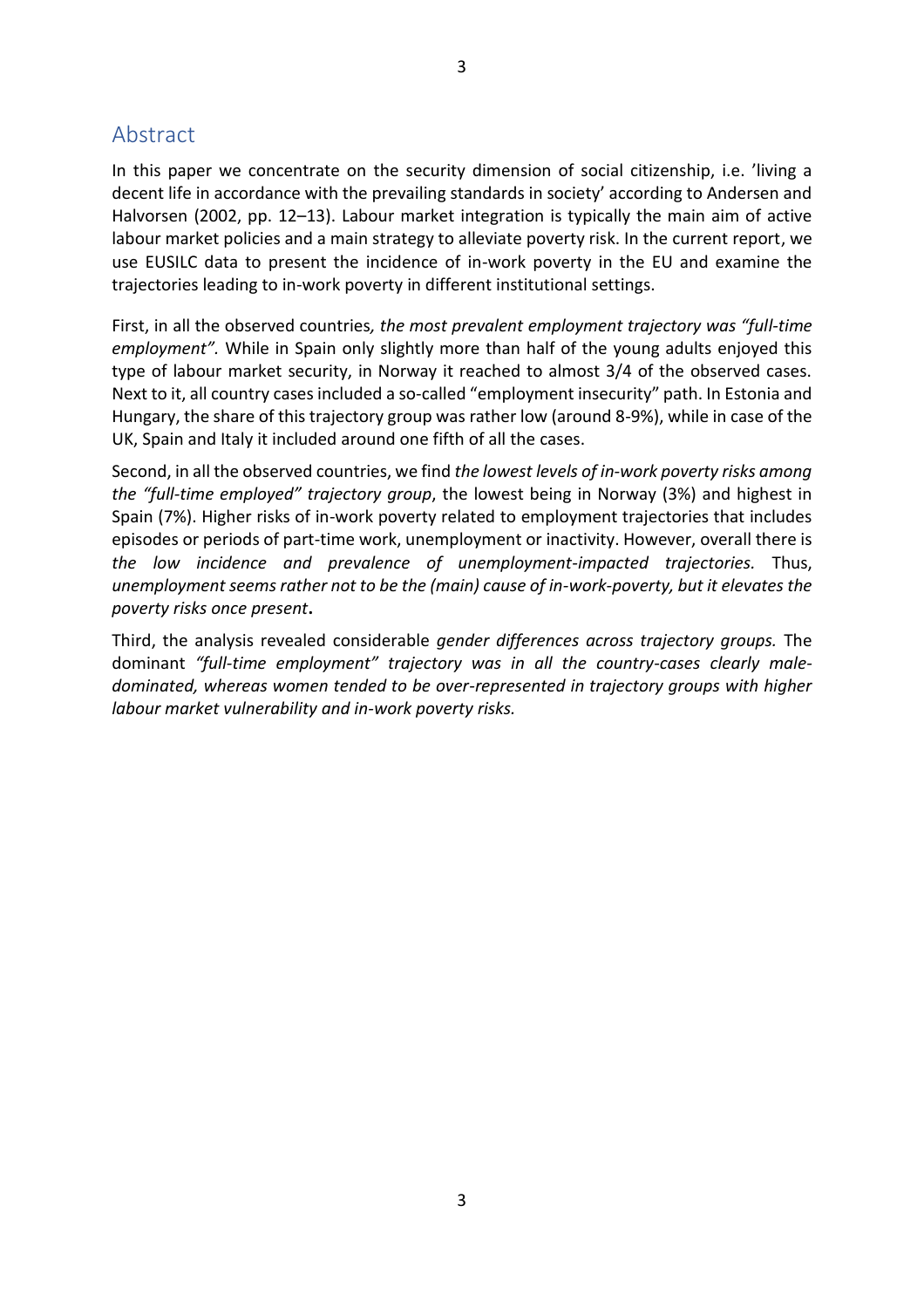## <span id="page-3-0"></span>Contents

| Labour market trajectories and in-work poverty of youth in individual countries10 |  |
|-----------------------------------------------------------------------------------|--|
|                                                                                   |  |
|                                                                                   |  |
|                                                                                   |  |
|                                                                                   |  |
|                                                                                   |  |
|                                                                                   |  |
|                                                                                   |  |
|                                                                                   |  |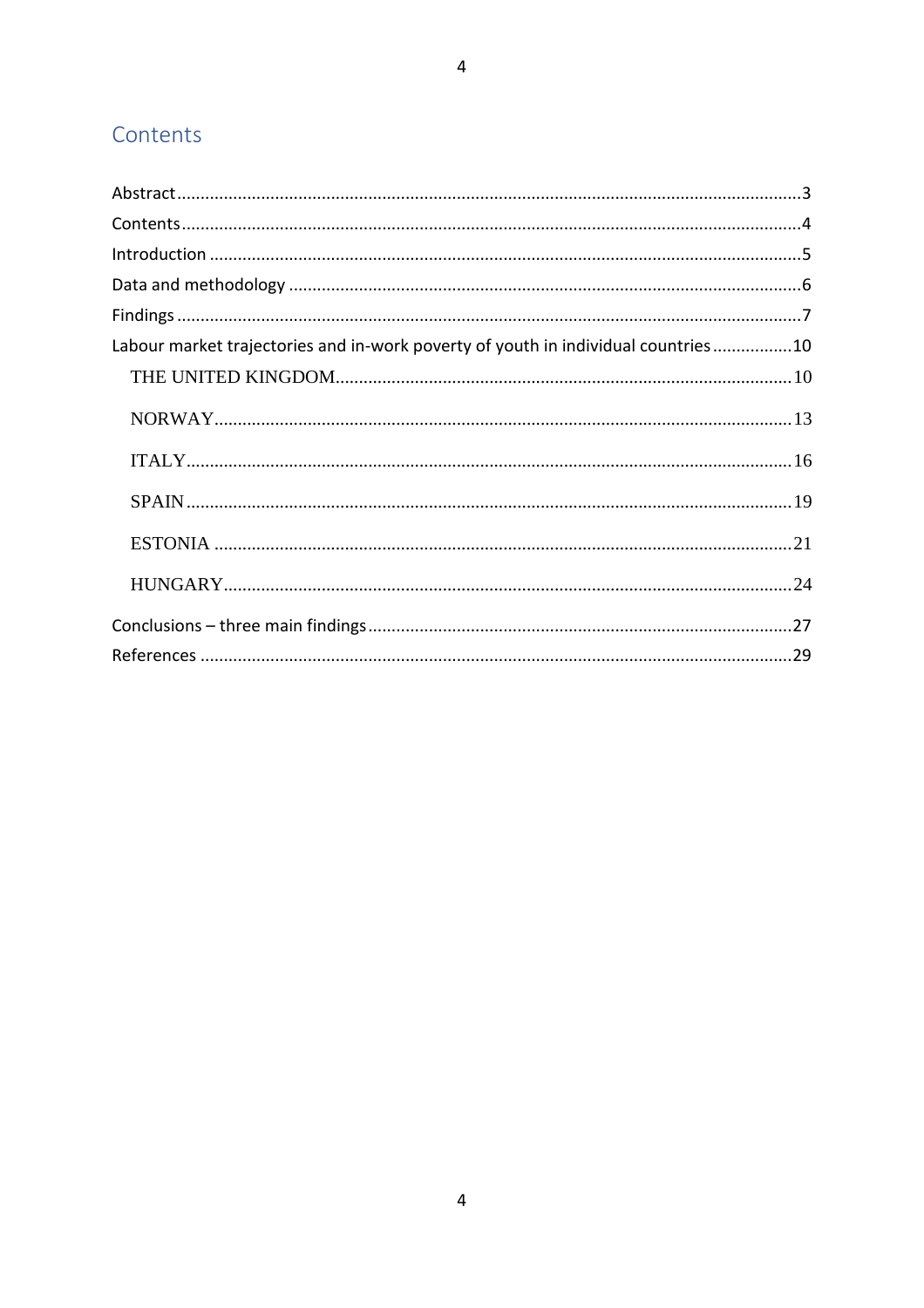<span id="page-4-0"></span>Becoming adult is a multifaceted process, reaching financial independence being one of the crucial markers of transitions to adulthood. Comparative research has shown that, across Europe, youth often face labour market exclusion in terms of periods of unemployment and not being in education nor training (O'Reilly et al., 2015, Rokicka et al., 2018). Moreover, if young people succeed in find a job, they often experience labour market insecurities. At the same time, the impact of labour market insecurities on the individual life course can be related to differences in the structural, institutional and cultural contexts across Europe (Unt et al., 2021).

In this working paper, we focus on youth who have entered the labour market. Labour market integration is typically the main aim of active labour market policies and a main strategy to alleviate poverty risk. However, for many young people participation in paid work is not sufficient to achieve the minimum standard of living in the country and not fall into poverty. In the EUROSHIP project we do not define an income above the relative poverty threshold as an objective in itself. In the EUROSHIP project the normative aim is conceptualised as full social citizenship, which is considered the basis for being a full and equal citizen. In this paper we concentrate on the security dimension of social citizenship, i.e. 'living a decent life in accordance with the prevailing standards in society' according to Andersen and Halvorsen (2002, pp. 12–13). Thus, a relatively low income reflects foremost the deprivation of youth of the positive freedom to develop and exercise their capabilities that average earners have access to.

We adopt the standard indicator of *in-work poverty* which has been included into EU social reporting since 2005 (Bardone & Guio, 2005). We need to note that it is a hybrid concept defining an in-work poor person *as a working person who lives in a poor household after social transfers*. A person is considered working if s/he works most of the time during the last year (>6 months). Household poverty is defined as a relative concept with reference to the living standard in a given society (<60% of median equivalized income). Thus, this concept brings together important dimensions: firstly, the fact that young person is working and secondly, accounts for potential buffering role of household and social protection system.

Due to this definition, it is not clear if in-work poverty is also experienced by persons who work full time and in a full year in the labour market or if it is driven by time spells of unemployment. Thus, the aim of this working paper is to examine more closely the labour market trajectories of youth to detect *if in-work poverty is foremost a low-wage or an unemployment problem.* Given the gendered nature of labour markets, we pay special attention to *gender differences.*

In the current report, we present the incidence of in-work poverty in the EU and examine the trajectories leading to in-work poverty. We identify *which youth labour market trajectories are most likely related to in-work poverty.* For this purpose, we present country level analysis for Estonia, Norway, the United Kingdom, Spain, Italy and Hungary to reveal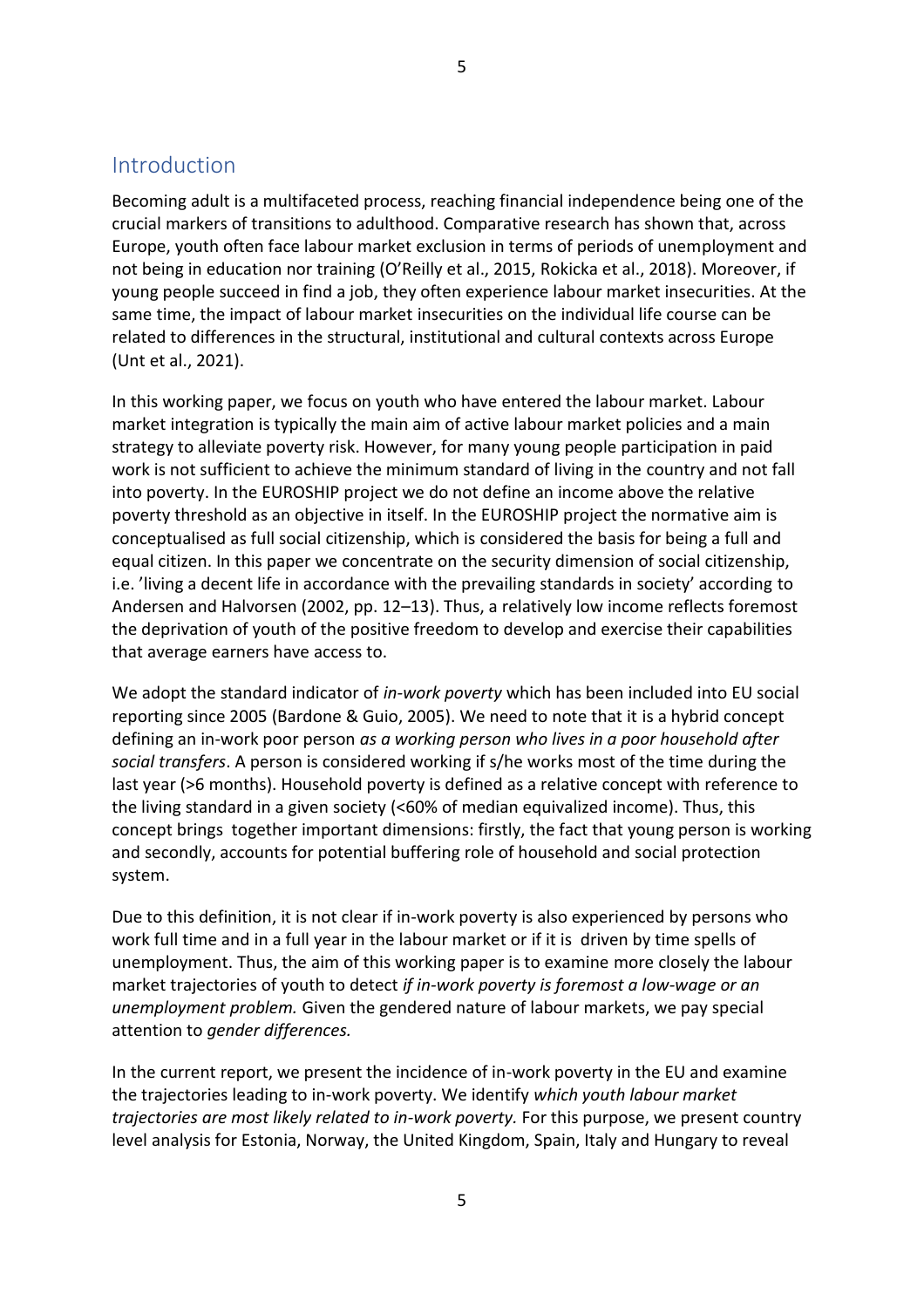the labour market trajectories of working youth and their risks of in-work poverty in different social protection systems and labour market structures.

### <span id="page-5-0"></span>Data and methodology

Our data is derived from EU-SILC. In order to follow young people's labour market trajectories, we use the panel data version of EU-SILC. To compile the panels, we use a modified and extended version of the "ado eusilcpanel" (Borst, 2018). We use two separate datasets to first describe the overall incidence and development of in-work poverty for young people and second to study the relationship between typical labour-market trajectories, socio-demographic characteristics and in-work poverty probabilities. For the description of the incidence of in-work poverty and its development since before the Great Recession, we use data from the years 2007 to 2020. For the analysis of youth labour market trajectories, we constrain our data to 2014-2019. We chose this period because European economies should have by and large recovered from the 2008 economic and financial crisis by 2014 while the start of the COVID19 pandemic and related labour market disruptions have not started yet in 2019. Thus, this 5-year window provides us with a view of relatively undisturbed labour market trajectories.

Labour market status is defined as the self-described main activity in a given month. We merge some of the categories given in the original data and distinguish five distinct states: *full-time employment, part-time employment, unemployment, inactivity, and education.* Due to data limitations, we are only able to distinguish between full-time and part-time work. We are not able to detect the exact number of working hours. Based on labour market status, we construct labour market trajectories. We refer to part-time employment as nonstandard employment or as status with higher labour market insecurity. We refer to periods of unemployment as labour market exclusion.

We use the standard poverty definition, which has every household with a lower income than 60% of the national median income as 'at risk of poverty'. To adjust for household composition, we use the OECD equivalence scale. To count as in-work poor, an individual has to be at work but live in a poor household. As income is available only as an annual indicator, the common definition requires that an individual has to work more than 6 months in a year to count as working and thus potentially working poor.

In our data, we define youth as 18 or older at the start of our observation period. We only keep persons who are not older than 30 years of age at the end of our observation period. As we are interested in young people who have entered the labour market already, we exclude individuals who indicate more than 3 months of education in a calendar year.

We use a binary measure of gender that distinguishes men and women. Our education measure groups educational attainment into three categories (ISCED0-2 = low, ISCED3-4 = medium, ISCED5-6 = high education). From employment characteristics we include a measure of being employed in service sector. We create additional variables that capture the composition of the household a young person lives in. We use a measure of the number of children in the household with children being defined as being younger than 18. We create a dummy that indicates if there is at least one other household member who works.

We use the information on labour market trajectories in different ways. First, to reveal the importance of unemployment spells among youth at in-work poverty, we calculate **the**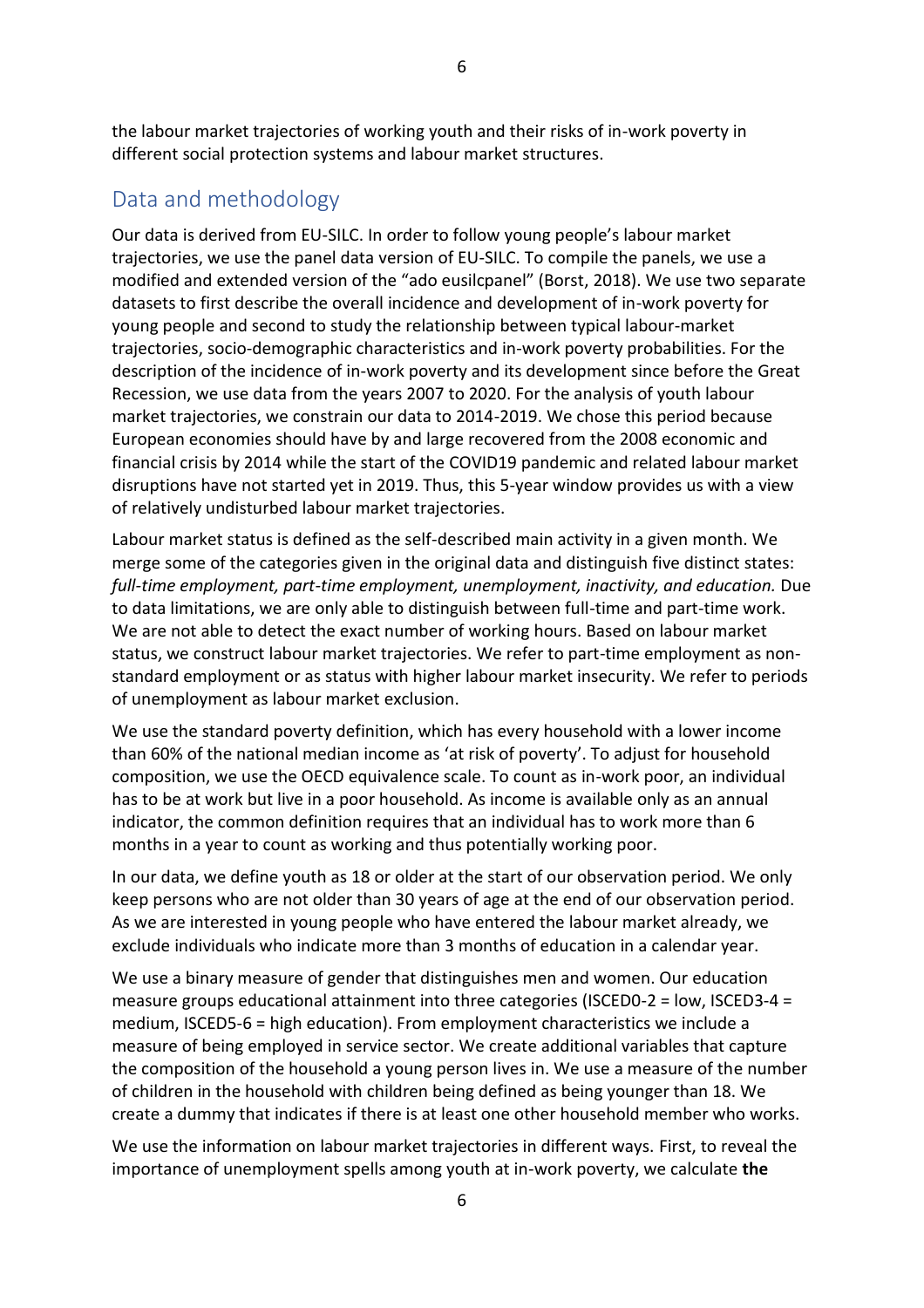**average duration of youth in each status during the previous reference year**. Secondly, we identify "typical" labour market trajectories of the young adults based on these four statuses. For this group-based trajectory modelling (Nagin, 1995; 2005) is applied. For the purpose of the analysis, labour market statuses are "quantified" as **the strength of attachment to the labour market**: full-time employment (3), part-time employment (2), unemployment (1) and inactivity (0). The statuses are measured and respectively trajectories constructed over a period of 24 calendar months (starting in January). It should be noted that due to two restrictions (out-of-education in both years and in-employment for more than 6 months in the second year), we exclude to great extent from the analysis the group of (long-term) inactive youth, which would comprise otherwise approximately 8- 12% of cases depending on country case.

The group-based methodology firstly allows to detect distinct pathways to in-work poverty and enables to measure the in-work poverty risk of each trajectory. It also allows to create the profiles of each trajectory to describe the typical characteristics of each of the trajectory groups. To create the profiles, individuals were assigned to the trajectory group to which they most likely belonged based on their measured history of labour market attachment.

## <span id="page-6-0"></span>Findings

Before turning to the labour market trajectories related to higher in-work poverty, we provide a snapshot of the incidence of in-work poverty: *How many young people across Europe work and live in relative poverty?* On average, 10% of working youth are at risk of poverty in 2020. The figure has risen only marginally compared to pre-COVID period and does not differ substantially from the in-work poverty risk of the overall working population<sup>1</sup>. However, the risks are distributed unevenly even within the age group of young adults. Figure 1 shows the in work-poverty rate over the last fourteen years by three age groups: 16-19, 20-24 and 25-29 years old. Those in age 16-19, leaving education early, are clearly facing the highest poverty risks even when integrated into the labour market. Every sixth of 16-19 years old is at an in-work poverty risk. For age group 20-24, the in-workpoverty risk increased after the so-called Great Recession but did not recover in following years. In 2020, it has made it further increase, reaching 15%. The 25-29 age group is most shielded from an in-work-poverty risk – around 8% of working youth in this age live in households below the relative poverty line.

<sup>&</sup>lt;sup>1</sup> Based on Eurostat ilc\_iw01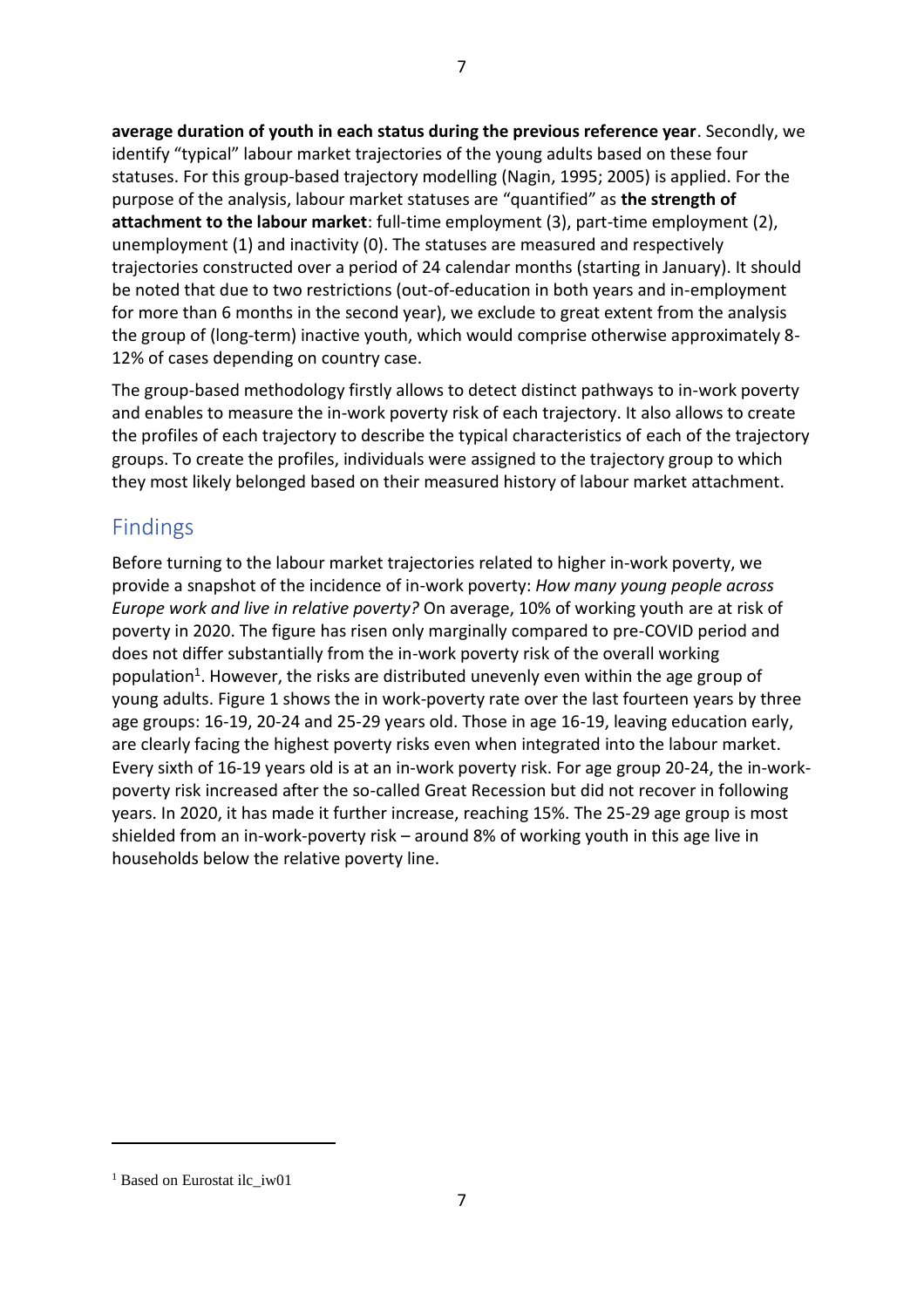

*Figure 1 In-work poverty by age groups 2007-2020, %*

*Source: Eurostat, [ilc\_iw01], 29-03-2022*

Our central concern here is the effect of employment on in-work-poverty risk, i.e. *whether being in risk of poverty while actually working is related more to youth' low wage or rather to higher risks of unemployment*. As we mentioned earlier, in order to be considered as working poor, one needs to work at least 7 months either full-time or part-time. Therefore, by definition those who are at risk of in-work poverty, are most of the time in the labour market. However, perhaps only those who are mostly out of employment the rest of the (five) months are prone to poverty? This can be answered by EUSILC data presented in Figure 2 where we present the incidence and count of different employment statuses (fulltime, part-time, unemployment, inactivity, education) among young adults during one calendar year.

As can be seen in Figure 2 below, young people are employed the majority of time. Although we cannot assess the exact working hours based on EUSILC data, we can see that comparing working poor youth with working non-poor youth (see Annex 1, Table A1), there is a considerably higher share of part-timers among working poor youth than among working not-poor youth within the same country. Moreover, in all European countries, *average time in unemployment for working poor youth is below 1 month*, except for women in Cyprus, where it is on average 1.6 month. Thus, based on this descriptive evidence, we may conclude that *in work at risk of poverty is NOT foremost driven by a person's unemployment,* but those working in part-time positions are more likely to be at risk of poverty.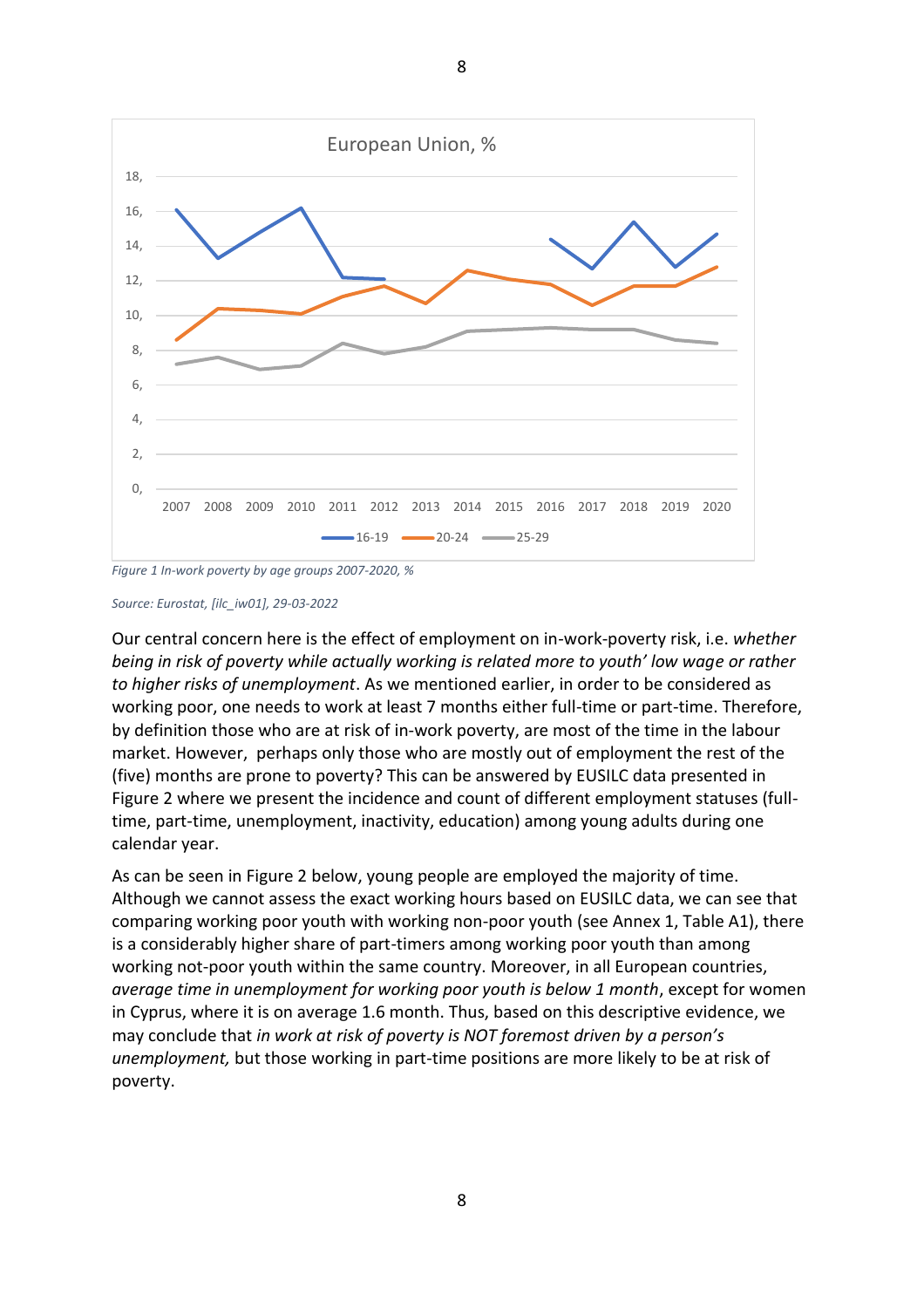

9

*Figure 2 The labour status of youth at in-work poverty over 12 months, years 2016-18*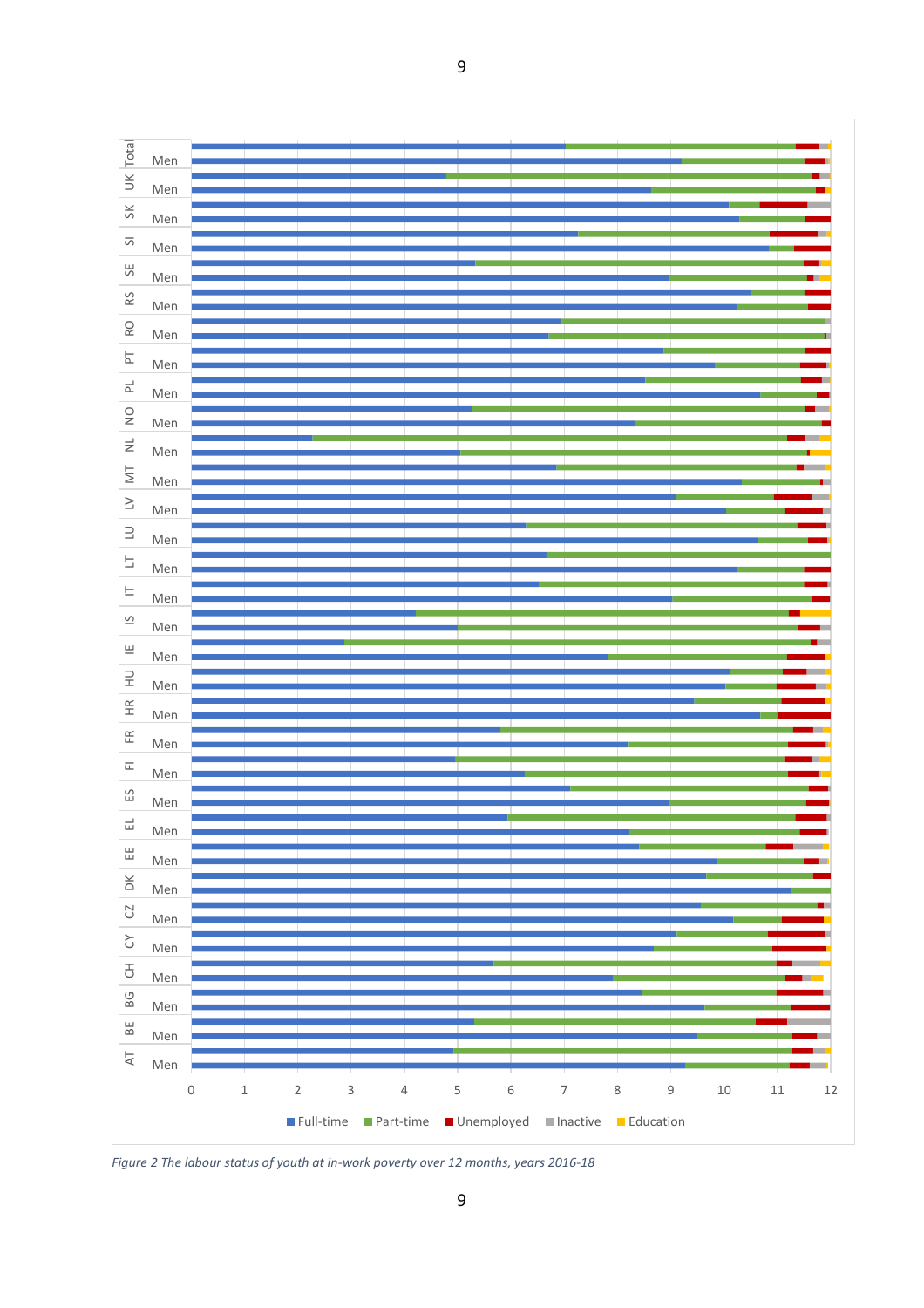## <span id="page-9-0"></span>Labour market trajectories and in-work poverty of youth in individual countries

Next, we focus on *the youth labour market trajectories for all working* youth, and detect which are *the most vulnerable trajectories* and what are the characteristics of different trajectories. In order to account for different social protection systems and labour market structures, we present country level analysis for different welfare cases, namely, Estonia, Norway, the United Kingdom, Spain, Italy and Hungary.

### <span id="page-9-1"></span>THE UNITED KINGDOM

Based on group-based trajectory modelling results, *five trajectory groups* for young adults' labour market participation were identified in the case of the UK (see Figure 3). The y-axis of the figure indicates the average labour market attachment level (3 for working full-time and 0 for being inactive), the x-axis the calendar months (24 consecutive months, starting from January). The most dominant trajectory group (61.6% of youth fall into this) is the **"***full-time employment"* trajectory (trajectory group 5), where young adults stay at the level of full employment throughout the observed 24-month period. At the same time, this group (together with the trajectory group 4) is characterised by significantly lower poverty risk compared to other trajectory groups – on average only 3% of youth in the "full-time employment" group fall into the category of relative poverty based on household earnings in the second observed year (see Figure 4). The second lowest average poverty risk trajectory group, the group number 4, can be summarized by a transition *"from full-time to part-time".* It is a relatively small group – only 5.5% of cases fall into this category.

The highest poverty risk level – 17.6% of cases within this employment trajectory group are at risk of poverty – can be observed for the trajectory group 2, which could be summarised due to the persistence in labour market attachment around the level of part-time work or less as **"***labour market insecurity"* trajectory. *About every fifth young adult (21.6%) in the UK* belongs to that group.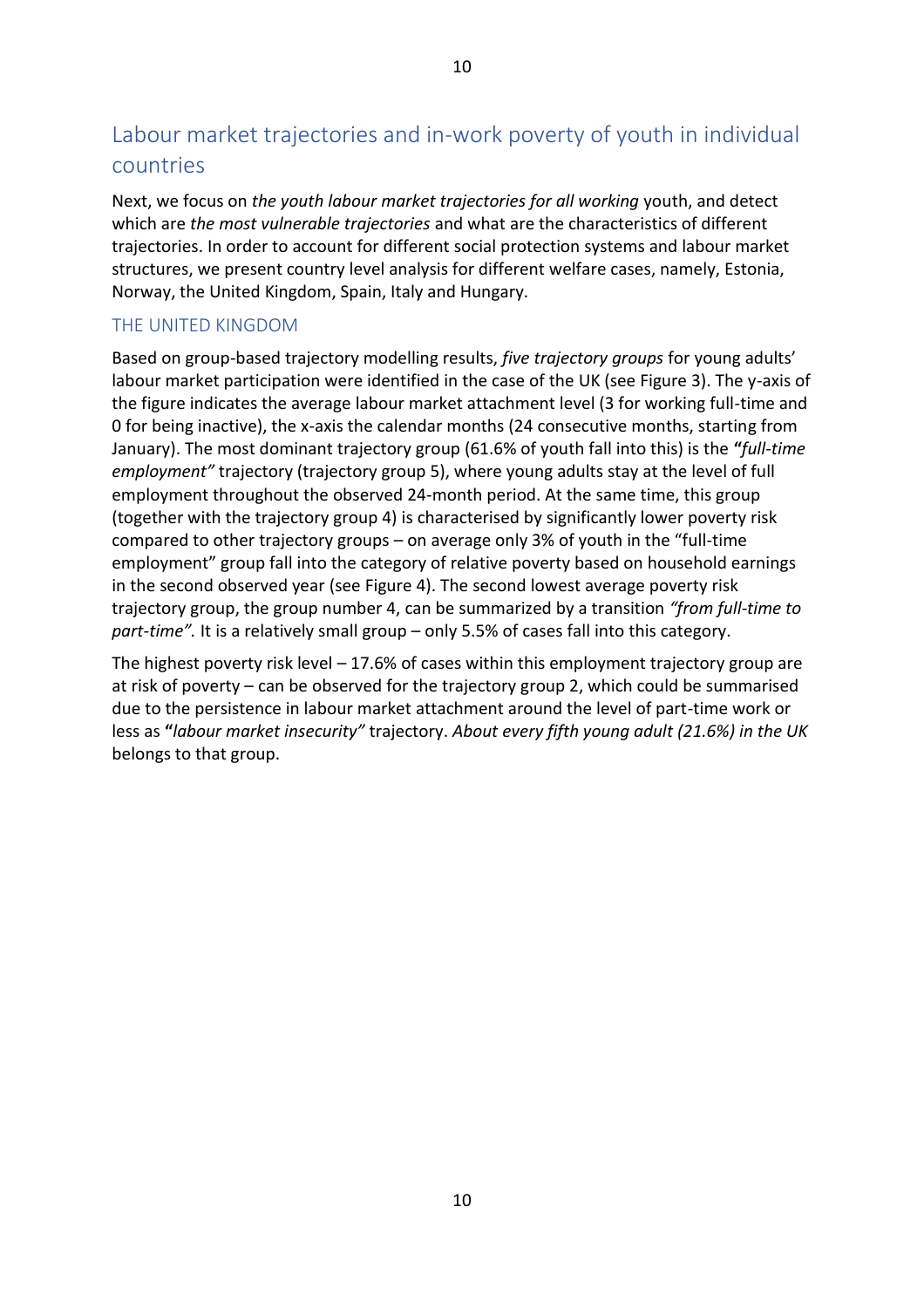

*Figure 3 Labour market trajectories (24 months) for youth (18-30) in UK, 2014-2019*

*LM attachment scale: 0 – inactivity, 1 – unemployment, 2 – part-time, 3 – full-time*

Also the remaining employment trajectories that contain periods of labour market insecurity or exclusion show rather high levels of poverty, especially compared to the "fulltime employment" group. Group trajectory 1 that represents about 8% of the observed young adults consists of a transition *"from insecurity* (part-time work and/or unemployment) *to full employment"*. Despite the fact that on average the members of that trajectory group remain economically active throughout the observed period, about every seventh of them (12.6%) experiences the risk of being in-work poor, which is about four times more than among the "full-time employed" group. Group trajectory 3 indicates a similar pattern, i.e*. "from part-time to full-time"* and shows similar levels of in-work poverty risk – about 13% of young adults in this group experience household poverty.

These findings indicate that in terms of poverty levels, we can observe two rather distinct set of trajectories. The first group (trajectory 5), with very low poverty risk levels consists of young adults who experience almost no labour market insecurity (remain in full-time employment) or reduce somewhat their labour market attachment over the observed period while shifting from full time work to part-time work (trajectory 4). The set of trajectories, with considerably higher poverty risks are those whose labour market statuses have been more dynamic. These trajectories tend to include shorter or extended periods of part-time work. Unemployment as the potential cause for in-work-poverty does not dominate in any of the observed employment trajectories.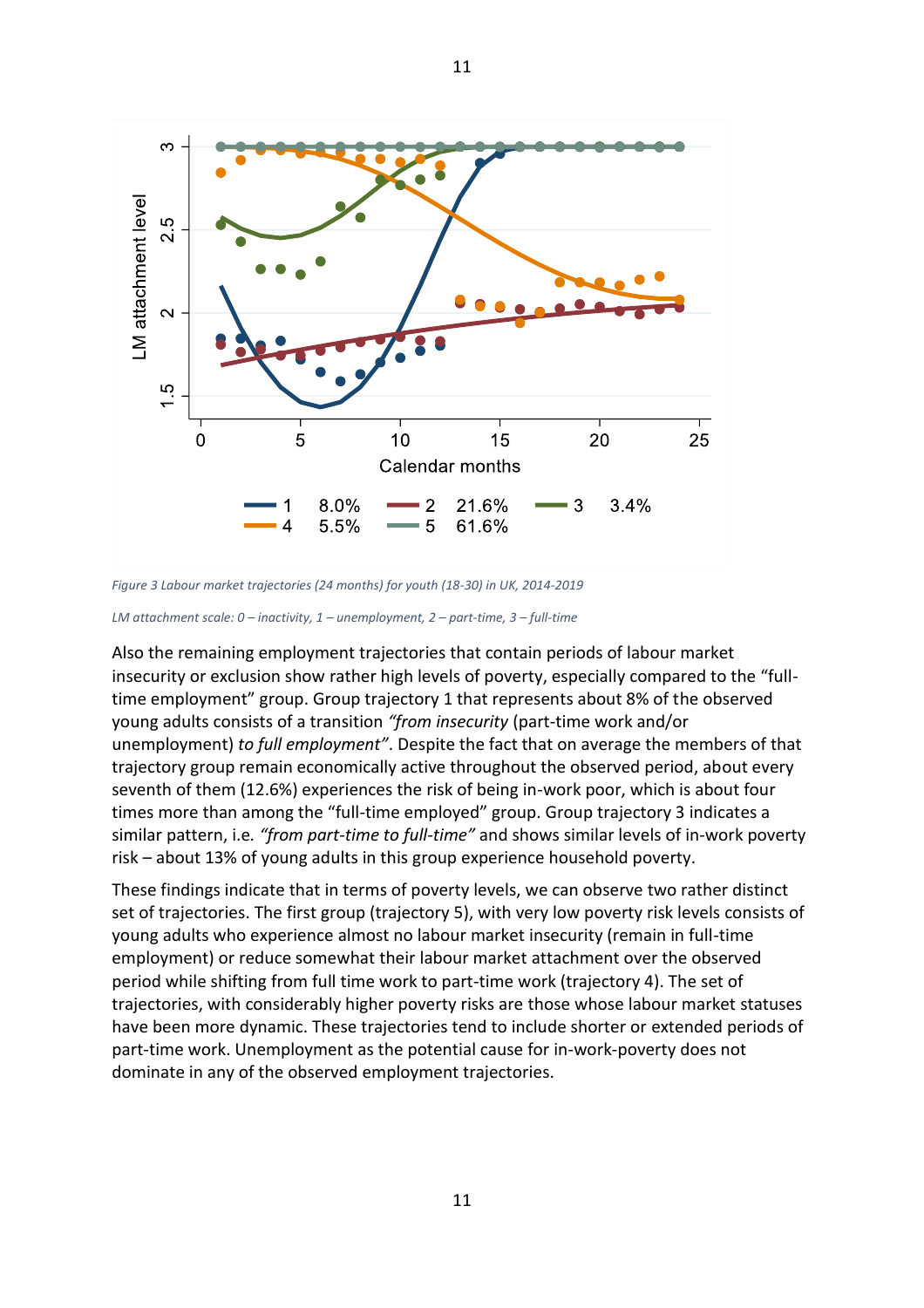

*Figure 4 Average in-work poverty risk of young adults across different trajectory groups in UK*

#### *Source: EU-SILC 2014-2018, authors' calculations*

When comparing the trajectory groups in terms of socio-economic characteristics, we can note (Table 1) some variability. The mean age of youth in the most dominant, "full-time employment" trajectory group is somewhat higher (25.1 years) compared to the rest of the trajectory groups where is remains between 23.5 and 23.9 years. However, we notice the gender 'segregation' where *females are overrepresented in less secure pathways–* while in the "full-time employment" group, about 39% are women, in trajectory groups of "labour market insecurity" and transition "from full-time to part-time" it reaches 70-71%. The latter two groups also contain above the average share of low-educated labour market participants. Also, the share of employment in service sector varies considerably across trajectory groups: while in the "full-time work" trajectory group the share of service work is 17%, it is about three times more prevalent in more vulnerable pathways: (55%) among those who transit "from insecurity to full-time" or experience stable "labour market insecurity".

|                  | <b>GR TRAJ 1</b> |      | <b>GR TRAJ 2</b> |      | <b>GR TRAJ 3</b> |      | <b>GR TRAJ 4</b> |      | GR TRAJ 5 |      |  |
|------------------|------------------|------|------------------|------|------------------|------|------------------|------|-----------|------|--|
|                  | $N = 71$         |      | $N = 193$        |      | $N = 31$         |      | $N = 50$         |      | $N = 553$ |      |  |
|                  | Mean             | St.d | Mean             | St.d | Mean             | St.d | Mean             | St.d | Mean      | St.d |  |
| Age<br>$(18-29)$ | 23.69            | 3.51 | 23.7             | 3.89 | 23.50            | 3.37 | 23.9             | 3.34 | 25.1      | 3.14 |  |
| Female<br>(0/1)  | 0.56             | 0.49 | 0.71             | 0.46 | 0.52             | 0.51 | 0.7              | 0.46 | 0.39      | 0.49 |  |

*Table 1 Socio-economic characteristics of employment trajectory groups in the UK*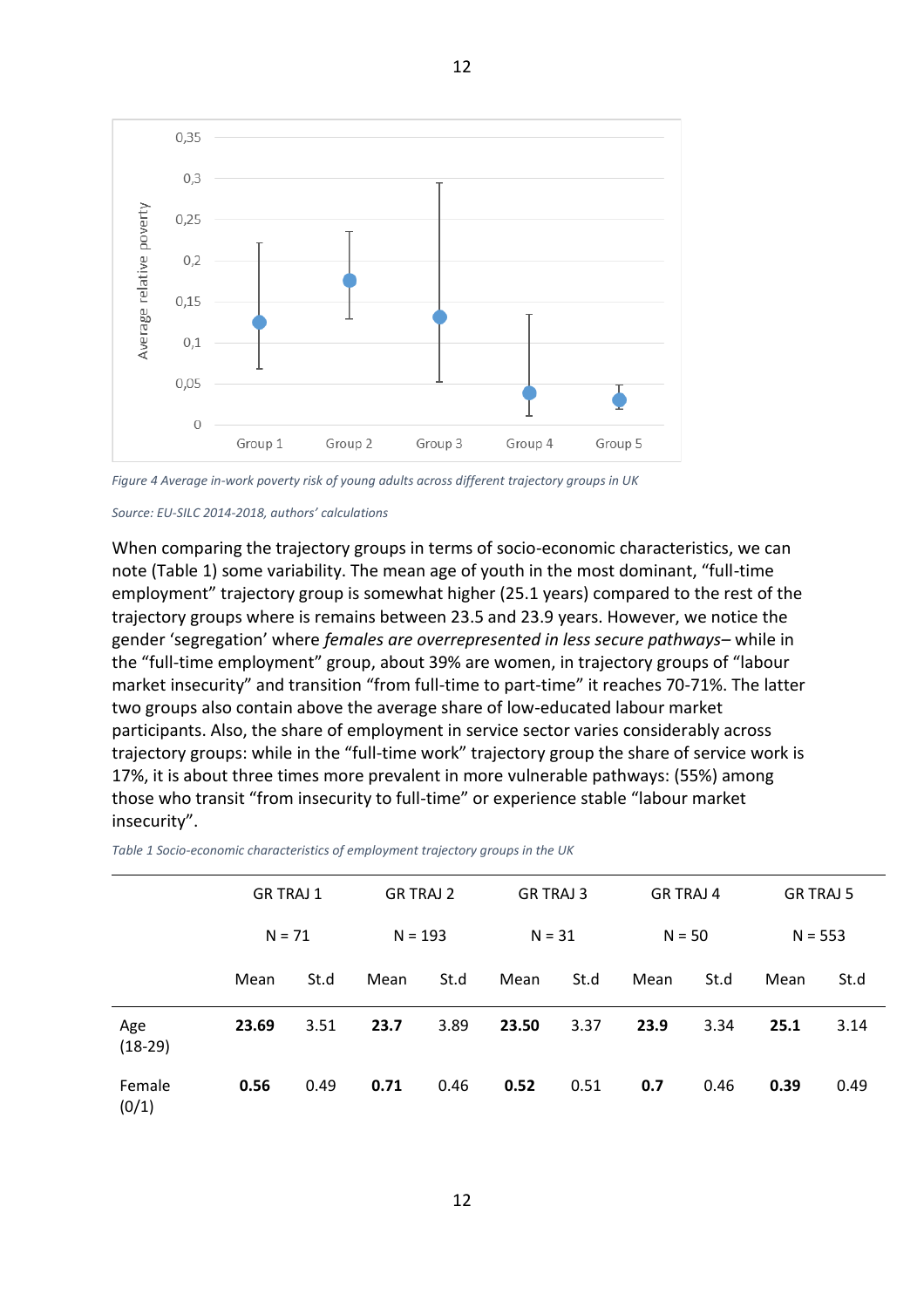| Lower<br>education<br>(0/1)             | 0.18 | 0.39 | 0.27 | 0.45 | 0.1  | 0.31 | 0.23 | 0.43 | 0.15 | 0.36 |
|-----------------------------------------|------|------|------|------|------|------|------|------|------|------|
| Working in<br>service<br>sector $(0/1)$ | 0.55 | 0.5  | 0.55 | 0.49 | 0.29 | 0.46 | 0.35 | 0.48 | 0.17 | 0.37 |
| Other<br>members<br>employed<br>(0/1)   | 0.83 | 0.38 | 0.76 | 0.42 | 0.84 | 0.37 | 0.88 | 0.33 | 0.83 | 0.37 |
| Mean no of<br>children in<br>the HH     | 0.58 | 0.82 | 0.93 | 0.84 | 0.23 | 0.49 | 0.5  | 0.81 | 0.35 | 0.7  |

*Source: EU-SILC 2014-2018, authors' calculations*

To sum up, in case of the UK, different employment trajectories of young adults tend to relate to different levels of in-work poverty risk. Employment trajectories that include episodes or periods of labour-market insecurity or exclusion tend to relate to higher poverty risks despite high labour market participation of young people in general. Meanwhile, unemployment status does not show up as the main pathway to in-work poverty risk. Gender dimensions appears to be rather important here as well – the share of women is higher among trajectories with more labour market insecurity and respectively higher poverty levels.

#### <span id="page-12-0"></span>**NORWAY**

Based on group-based trajectory modelling results, *six trajectory groups* for young adults' labour market participation were identified (see Figure 5) in the case of Norway. The most dominant trajectory group (*73.4%* of youth fall into this) is *the "full-time employment"* trajectory (trajectory group 6), where young adults stay at the level of full employment throughout the observed period. At the same time, this group is characterised by significantly lower poverty risk compared to other trajectory groups – on average only 3% of youth in this trajectory group fall into the category of relative poverty based on household earnings in the second observed year (see Figure 6).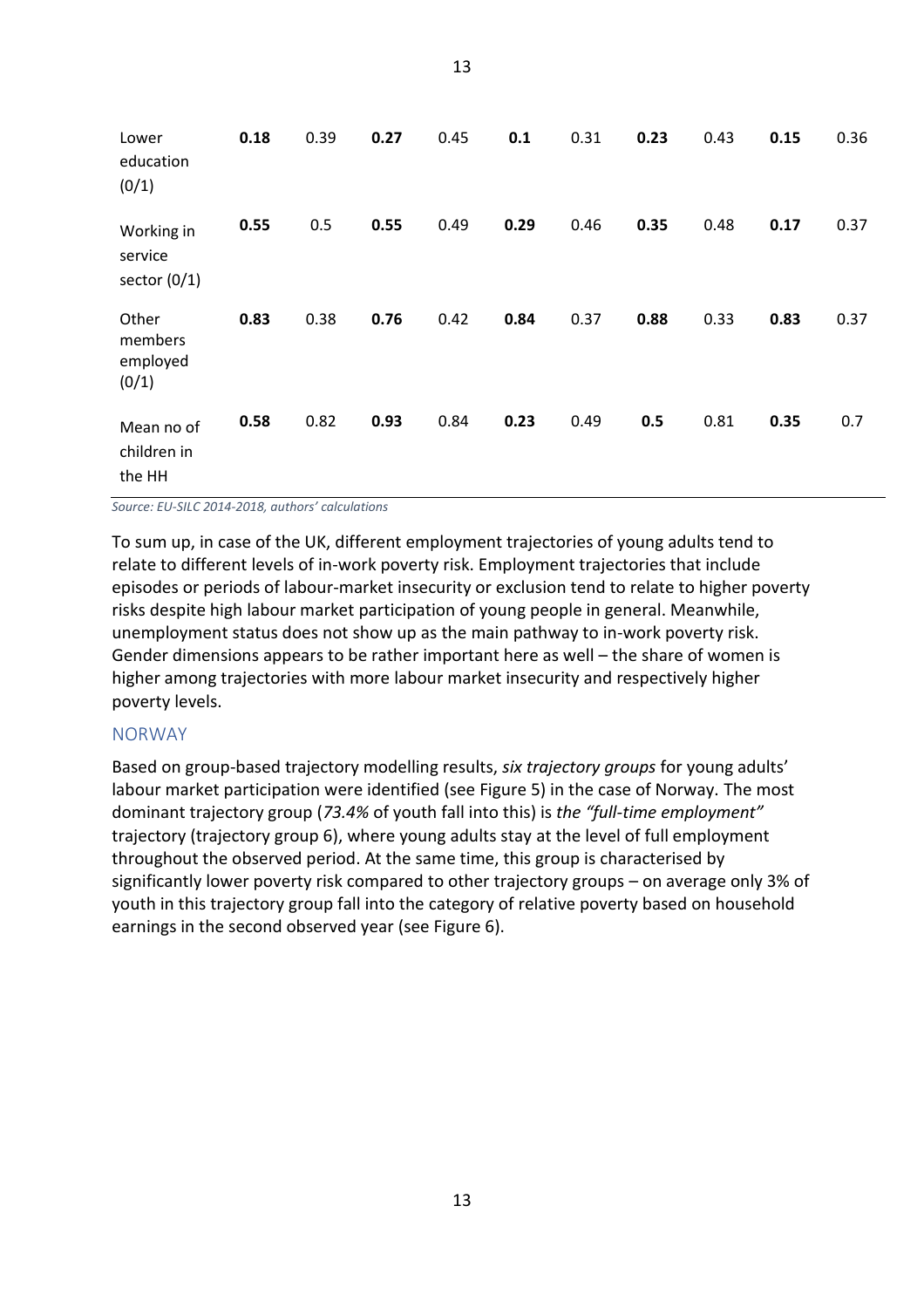

*Figure 5 Labour market (LM) trajectories (24 months) for youth (18-30) in Norway, 2014-2019* 

*LM attachment scale: 0 – inactivity, 1 – unemployment, 2 – part-time, 3 – full-time*

Very low poverty risk (1%) and very similar trajectory pattern of "full-time employment with part-time start" is also a characteristic of trajectory group 3. Yet, this is a very small trajectory group of only 2.5% of cases belonging to it.

Somewhat higher poverty risk level (8%) characterizes trajectory group 5, which consists of employment trajectories of transitioning from *"full-time employment to part-time employment".* Also, this is a rather small group making up 5.3% of the cases.

The three remaining trajectory groups – trajectory group 1 of mainly *"part-time employment",* trajectory group 2 of *"part-time to full-time"* and trajectory group 4 of *"labour market exclusion to full-time"* – that include periods or permanent lower attachment to employment show respectively higher levels of poverty risk, reaching up to 19% for the "part-time to full-time" trajectory group.

Thus, in the case of Norway there exists variability in in-work-poverty levels depending on employment trajectories. *On the one hand there is the group of "full-time employment" trajectories with almost non-existent poverty levels, and on the other hand there are the trajectories with longer periods of lower attachment and labour market insecurity with respectively elevated levels of poverty risk.*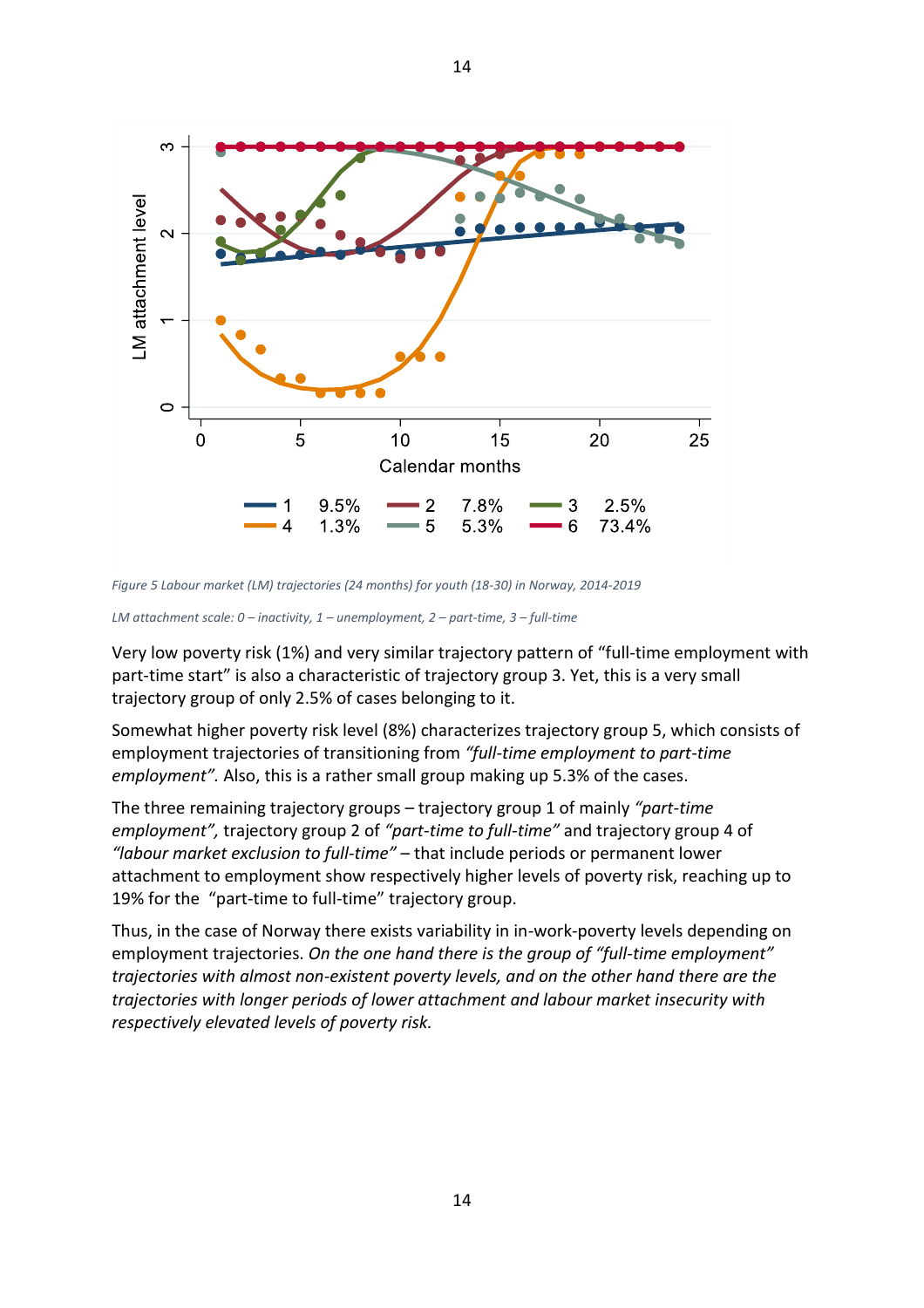

*Figure 6 Average in-work poverty risk of young adults across different trajectory groups in Norway*

When comparing the trajectory groups in terms of socio-economic characteristics, we can note (Table 2) some variability as well. The mean age of youth in the most dominant, "fulltime employment" trajectory group is somewhat higher (25.3 years) compared to the "parttime" (trajectory group 1) and "part-time to full-time" (trajectory group 2) groups where the mean age is 23.8 years. The share of women varies also between the trajectory groups – while in the "full-time employment" group about 38% are women, in the rest of trajectory groups the share of women is somewhat higher, reaching up to 65% for the permanent "part-time" trajectory group. Even greater variability can be observed in terms of share of workers in services – while in the main group of "full-time employment" it is only 11%, than for example in the permanent "part-time" (trajectory group 1) and from "part-time to fulltime" (trajectory group 3) the share is almost five times higher, reaching up to 56-58%.

|                                         | <b>GR TRAJ 1</b><br>$N = 86$ |      | <b>GR TRAJ 2</b><br>$N = 71$ |      |          | <b>GR TRAJ 3</b> |          | <b>GR TRAJ 4</b> |          | <b>GR TRAJ 5</b> |           | GR TRAJ 6 |
|-----------------------------------------|------------------------------|------|------------------------------|------|----------|------------------|----------|------------------|----------|------------------|-----------|-----------|
|                                         |                              |      |                              |      | $N = 23$ |                  | $N = 12$ |                  | $N = 48$ |                  | $N = 664$ |           |
|                                         | Mean                         | St.d | Mean                         | St.d | Mean     | St.d             | Mean     | St.d             | Mean     | St.d             | Mean      | St.d      |
| Age<br>$(18-29)$                        | 23,8                         | 3,59 | 23,8                         | 3,25 | 24,6     | 2,69             | 24,5     | 3,44             | 24,4     | 3,53             | 25,3      | 3,13      |
| Female<br>(0/1)                         | 0,65                         | 0,48 | 0,59                         | 0,49 | 0,52     | 0,51             | 0,5      | 0,52             | 0,56     | 0,5              | 0,38      | 0,48      |
| Lower<br>education<br>(0/1)             | 0,38                         | 0,49 | 0,29                         | 0,45 | 0,19     | 0,4              | 0,33     | 0,49             | 0,34     | 0,48             | 0,22      | 0,41      |
| Working in<br>service<br>sector $(0/1)$ | 0,56                         | 0,49 | 0,41                         | 0,49 | 0,58     | 0,51             | 0,27     | 0,46             | 0,27     | 0,45             | 0,11      | 0,31      |

*Table 2 Socio-economic characteristics of employment trajectory groups in Norway*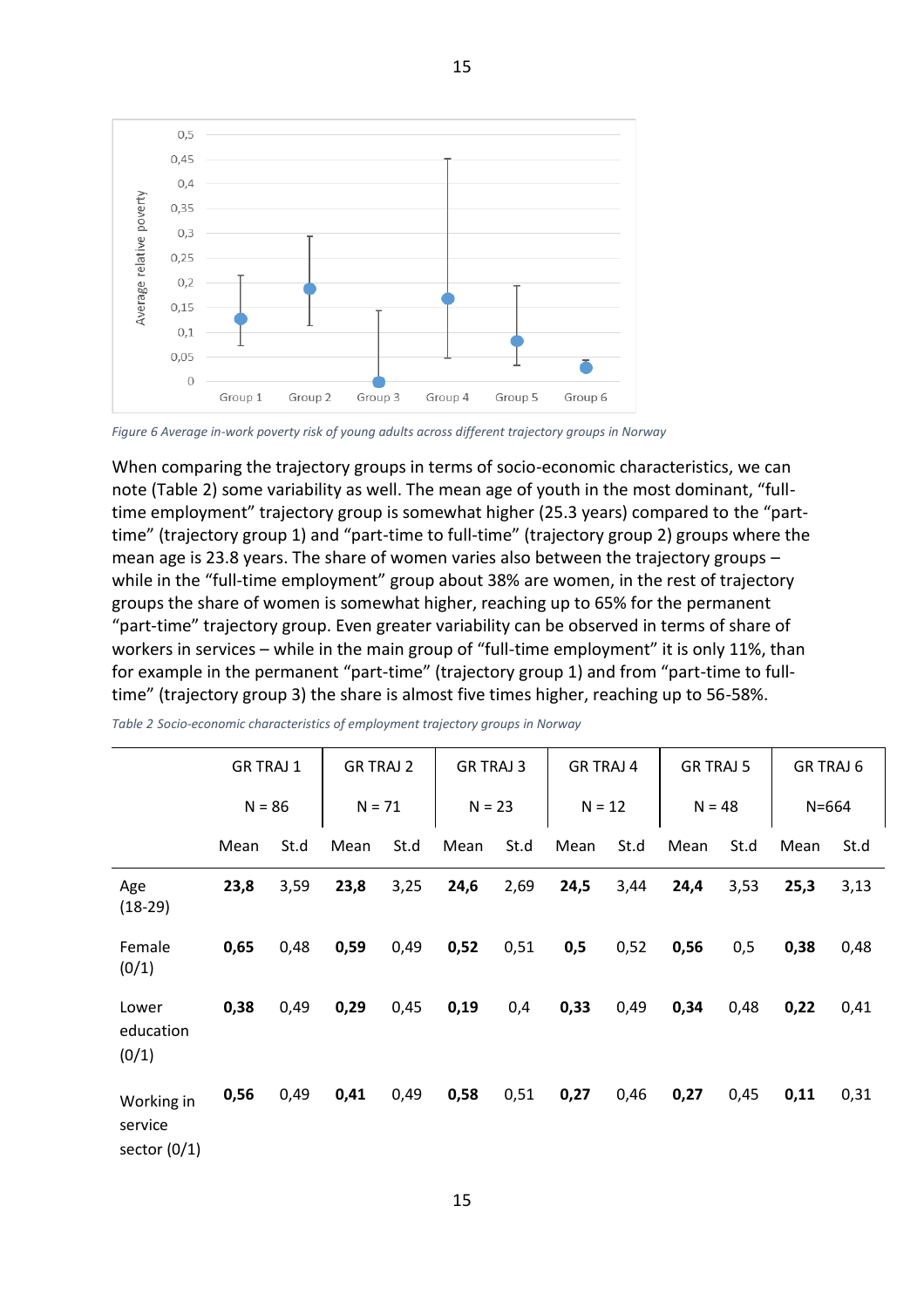**Other** members employed (0/1) **0,71** 0,46 **0,75** 0,43 **0,56** 0,51 **0,67** 0,49 **0,65** 0,48 **0,61** 0,49 Mean no of children in the HH **0,62** 0,99 **0,66** 1,07 **0,17** 0,49 **0,58** 0,66 **0,58** 0,84 **0,42** 0,76

#### *Source: EU-SILC 2014-2018, authors' calculations*

Thus, also in case of Norway, there can considerable variability in in-work-poverty levels depending on employment trajectories of young adults. However, in most of the trajectories – both with low and high in-work-poverty-risk – the main employment status of the young adults is full-time or part-time employment. Unemployment status is centric only in case of one trajectory (with above average high in-work-risk, though), but it remains rather marginal with its prevalence of 1.3 of the cases. *Also gender dimension appears to be relevant – women are disproportionally represented in trajectory groups of temporary or permanent part-time employment and within trajectory groups with higher in-work-poverty risk.* 

#### <span id="page-15-0"></span>ITALY

Based on group-based trajectory modelling results, *five trajectory groups* for young adults' labour market participation were identified (see Figure 7) in the case of Italy. The most dominant trajectory group (62.4% of youth fall into this) is the **"***full-time employment"* trajectory (trajectory group 5), where young adults stay in the level of full employment throughout the observed period. At the same time, this group (together with trajectory group 3) is characterised by lowest poverty risk among the detected trajectory groups – on average 6% of youth in this trajectory group fall into the category of relative poverty based on household earnings in the second observed year (see Figure 8). The second trajectory group with lowest poverty rate (5.6% of youth within this group are in poverty risk) is trajectory group 3 that can be characterized by transition *"from part-time to full-time"* employment. This type of trajectory is characteristic to 8.6% of the cases.

Trajectory group 4 represents a reverse transition, i.e. from *"full-time to part-time".* Although the young adults following this trajectory could be considered having rather strong labour market attachment, the mean in-work-poverty risk among this groups is somewhat higher, reaching to 11%.

The two remaining trajectory groups with highest poverty risks – respectively 17.5% and 15.7% - are trajectory groups 1 and 2. The first includes young adults who remain in the position of *"labour market insecurity",* i.e. unemployment and/or part-time employment, throughout the observed period. It is at the same time the second biggest group, comprising of 17.8% of young adults under observation. The second trajectory group includes transitions from *"labour market insecurity to full-employment"*, where about 6.8% of cases belong to this trajectory group.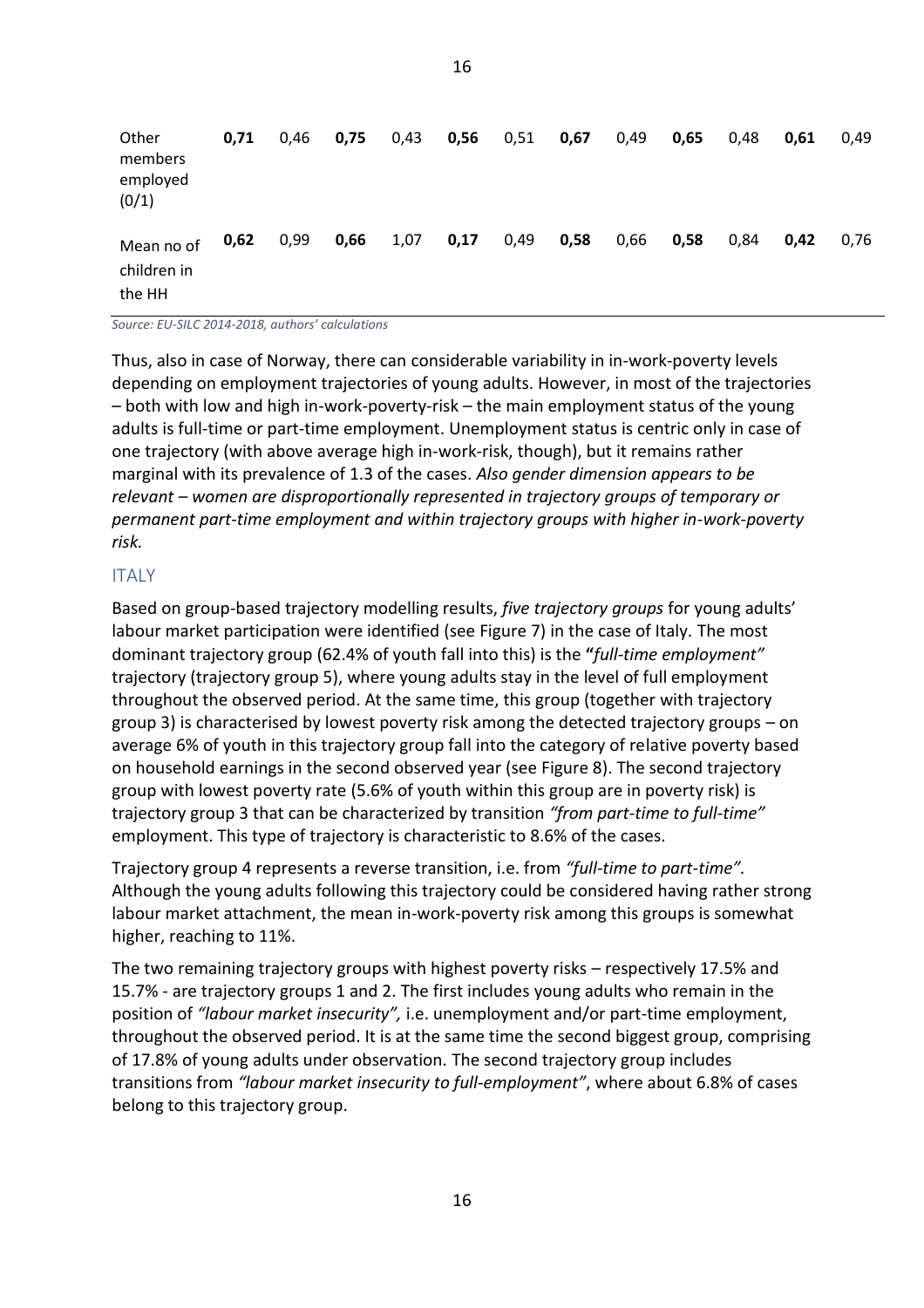

*Figure 7 Labour market trajectories (24 months) for youth (18-30) in Italy, 2014-2019*

Thus, as can be seen also in case of Italy there seems to exist a relationship between inwork-poverty risk and employment trajectories – while these groups with relatively stable full-time employment experience low in-work-poverty risks, those whose employment trajectories include or consist of employment insecurity episodes are much more likely to also be in poverty despite their active participation in the labour market.



*Figure 8 Average in-work poverty risk of young adults across different trajectory groups in Italy*

*LM attachment scale: 0 – inactivity, 1 – unemployment, 2 – part-time, 3 – full-time*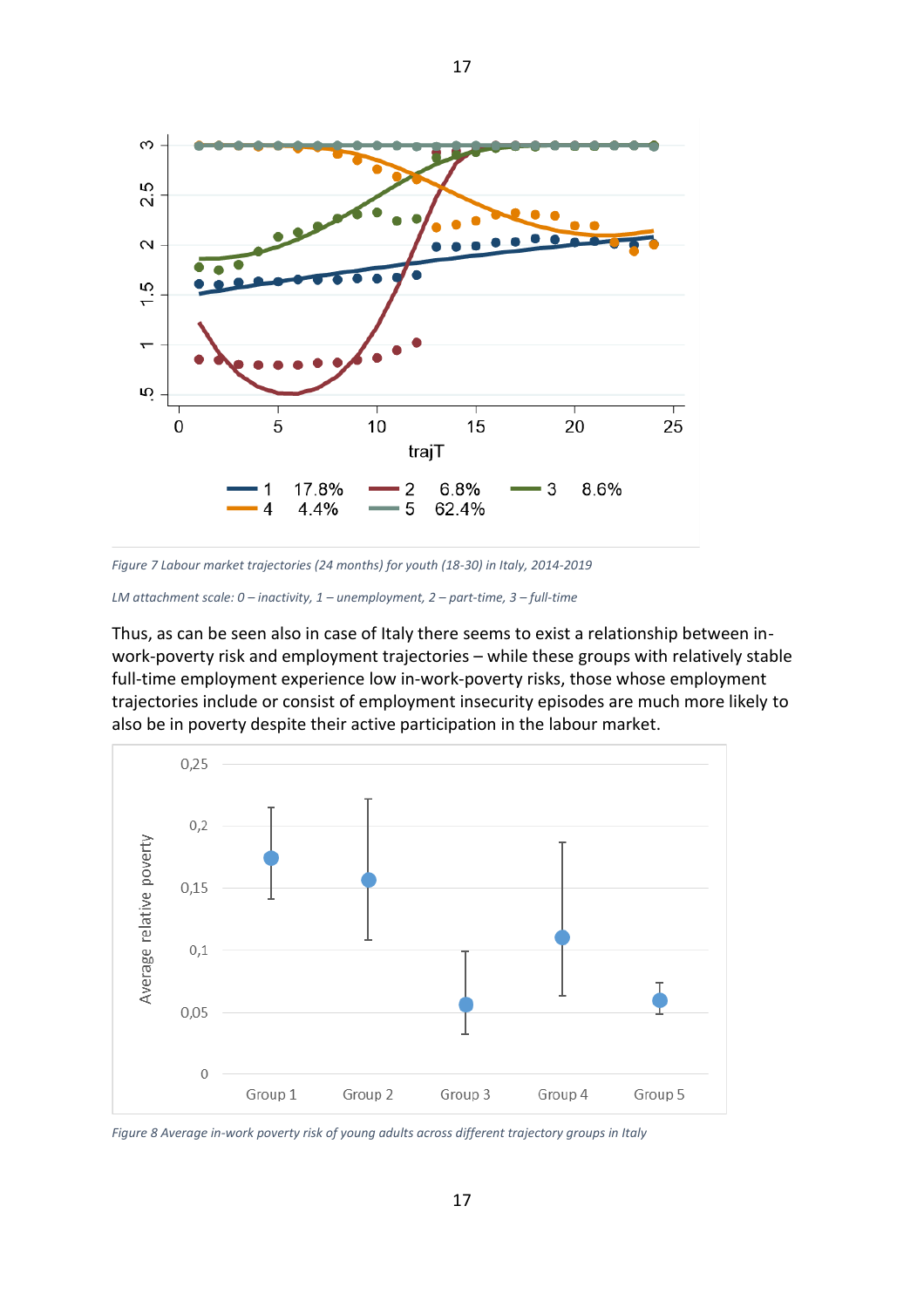Considerable variability can be observed also when looking at the socio-economic characteristics of the observed trajectory groups (Table 3). While there is little variation regarding mean age, trajectory groups tend to differ in terms of share of female workers. In the most dominant "full-time employment" trajectory group the share of females is 33%, whereas in the trajectory group of "labour market insecurity" (which has also highest inwork-poverty risk) the share is twice as high, reaching 66%. Also, the share of service sector jobs is the highest (37% compared to the 20% of "full-time employment" trajectory) in that employment trajectory group. Share of female workers is high (56%) also within the "fulltime to part-time" trajectory group. The share of low-educated people is highest (25%) in the trajectory group of transition from "labour market insecurity to full-time employment" and lowest among trajectory group characterised by transition from "part-time to full time employment".

|                                         | <b>GR TRAJ 1</b> |      | <b>GR TRAJ 2</b> |      | <b>GR TRAJ 3</b> |      | <b>GR TRAJ 4</b> |      | <b>GR TRAJ 5</b> |      |  |
|-----------------------------------------|------------------|------|------------------|------|------------------|------|------------------|------|------------------|------|--|
|                                         | $N = 406$        |      | $N = 153$        |      | $N = 200$        |      | $N = 100$        |      | $N = 1422$       |      |  |
|                                         | Mean             | St.d | Mean             | St.d | Mean             | St.d | Mean             | St.d | Mean             | St.d |  |
| Age<br>$(18-29)$                        | 24,4             | 3,14 | 23,8             | 3,25 | 24,4             | 3,15 | 24,9             | 3,25 | 25,5             | 2,78 |  |
| Female<br>(0/1)                         | 0,66             | 0,48 | 0,47             | 0,5  | 0,43             | 0,49 | 0,56             | 0,49 | 0,33             | 0,47 |  |
| Lower<br>education<br>(0/1)             | 0,22             | 0,42 | 0,25             | 0,43 | 0,13             | 0,33 | 0,15             | 0,36 | 0,18             | 0,39 |  |
| Working in<br>service<br>sector $(0/1)$ | 0,37             | 0,48 | 0,28             | 0,45 | 0,28             | 0,45 | 0,33             | 0,47 | 0,2              | 0,4  |  |
| Other<br>members<br>employed<br>(0/1)   | 0,75             | 0,43 | 0,76             | 0,43 | 0,75             | 0,43 | 0,74             | 0,44 | 0,65             | 0,48 |  |
| Mean no of<br>children in<br>the HH     | 0,37             | 0,68 | 0,41             | 0,76 | 0,26             | 0,61 | 0,28             | 0,53 | 0,23             | 0,51 |  |

*Table 3 Socio-economic characteristics of employment trajectory groups in Italy*

*Source: EU-SILC 2014-2018, authors' calculations*

To sum it up, also in case of Italy can considerable variability be observed in in-work-poverty levels depending on employment trajectories of young adults. Although lowest in-workpoverty risks relate to more stable and secure employment situations, also in the case of employment trajectories leading to higher in-work-risk the dominating activity status is employment, more precisely the presence of insecure job episodes/periods. *Unemployment*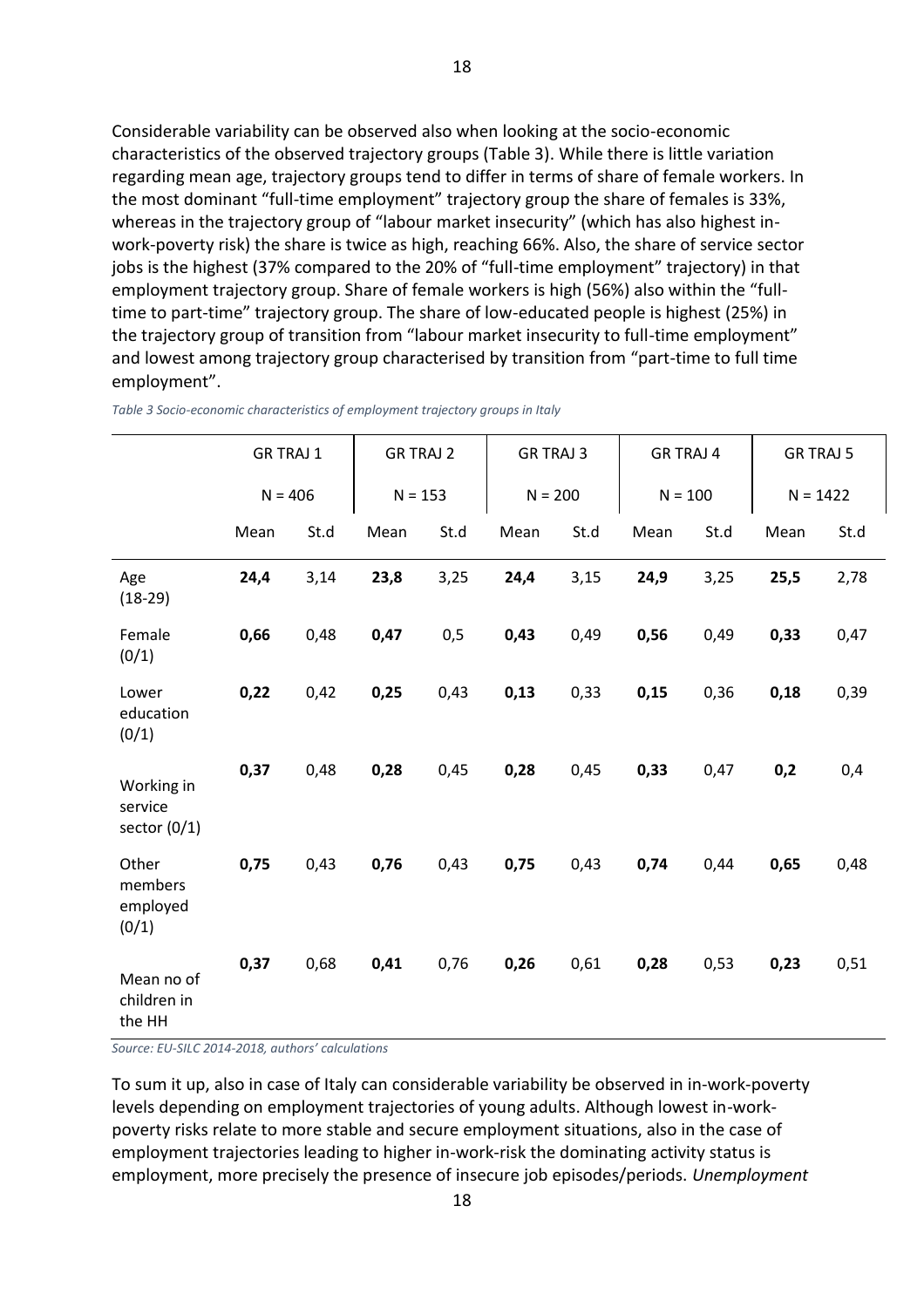*status also seems to play some role, but it could be considered rather modest as it is more present only in the case of one employment trajectory group*. Also gender dimensions appears to be present when it comes to in-work poverty risk – *women are disproportionally represented in the trajectory groups that include episodes or periods of labour market insecurity and respectively higher in-work-poverty risks.*

#### <span id="page-18-0"></span>SPAIN

Based on group-based trajectory modelling results, *five trajectory groups for* young adults' labour market participation were identified (see Figure 9) in the case of Spain. The most dominant trajectory group (51.2% of youth fall into this) is the **"***full-time employment"* trajectory (trajectory group 5), where young adults stay in the level of full employment throughout the observed period. At the same time, this group is characterised by lowest poverty risk among all the detected trajectory groups – on average 7% of youth in this trajectory group fall into the category of relative poverty based on household earnings in the second observed year (see Figure 10).



*Figure 9 Labour market trajectories (24 months) for youth (18-30) in Spain, 2014-2019* 

*LM attachment scale: 0 – inactivity, 1 – unemployment, 2 – part-time, 3 – full-time*

Almost half of the economically active youth population experienced over the observed period less stable trajectories and respectively are representatives of these groups faced with higher poverty risks. Highest in-work-poverty risks are among trajectory groups 1 (21.6%) and 2 (20%). First of could be summarised as **"***labour market insecurity trap"*  trajectory where young adults stay in/between part-time employment and unemployment trough the observed period. This type of trajectory characterises about 1/5 (18.8%) of economically active young adults in Spain. Second trajectory groups includes also considerable amount of labour market insecurity and exclusion episodes/periods, but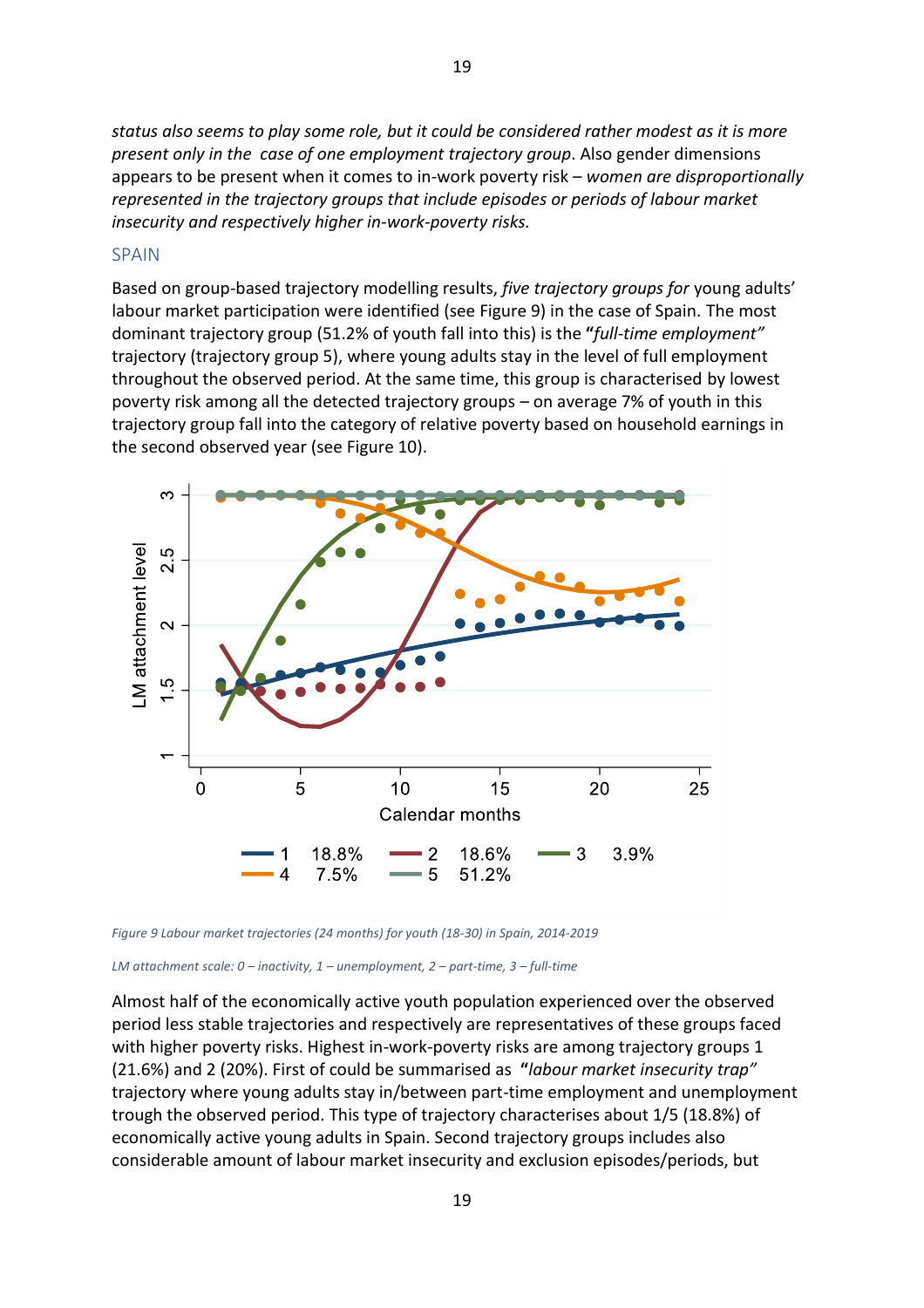different from the first group as it includes the transition *"from labour market insecurity to full-time employment"*. However, even in the case of "successful" transition to labour market, these young adults still suffer from high in-work-poverty risk. Also this is a rather dominant group in Spanish youth labour market – 18.6% of the observed cases fall into this trajectory category.

The less dominant and least in-work-poverty risk groups are the remaining two trajectories – 3 and 4. Trajectory group 3 represents trajectories of transitions from *"part-time to fulltime"* and trajectory group with reverse transition, i.e. from *"full-time to part-time".* These two groups together characterize 11.4% of the cases and the mean poverty risk level is around 13-14%.



*Figure 10 Average in-work poverty risk of young adults across different trajectory groups in Spain*

Thus, as can be seen, also in case of Spain, there exists considerable variability for in-workpoverty risks among young economically active adults. While for those who are most established in the labour market in-work-poverty risks remain low, for young adults whose employment trajectories include episodes or periods of insecurity and/or exclusion are faced with high in-work-poverty risks even when remaining active in the labour market. Moreover, the share of these groups is considerably high, consisting of 2 out of 5 young adults.

Considerable variability can be observed also when looking at the socio-economic characteristics of the observed trajectory groups (Table 4). While there is little variation regarding mean age, trajectory groups tend to differ in terms of share of female workers. In the most dominant "full-time employment" trajectory group the share of females is 40% (as it is also in the trajectory groups of "labour market insecurity to full-time" and "part-time to full-time"). In the group of stable "labour market insecurity" (which has also highest inwork-poverty risk) the share is 1.7 times higher, reaching to 69%. Another striking characteristic of the "labour market insecurity" trajectory is the high share of work in service sector (42% compared to the "full-time employment" trajectory).

*Table 4 Socio-economic characteristics of employment trajectory groups in Spain*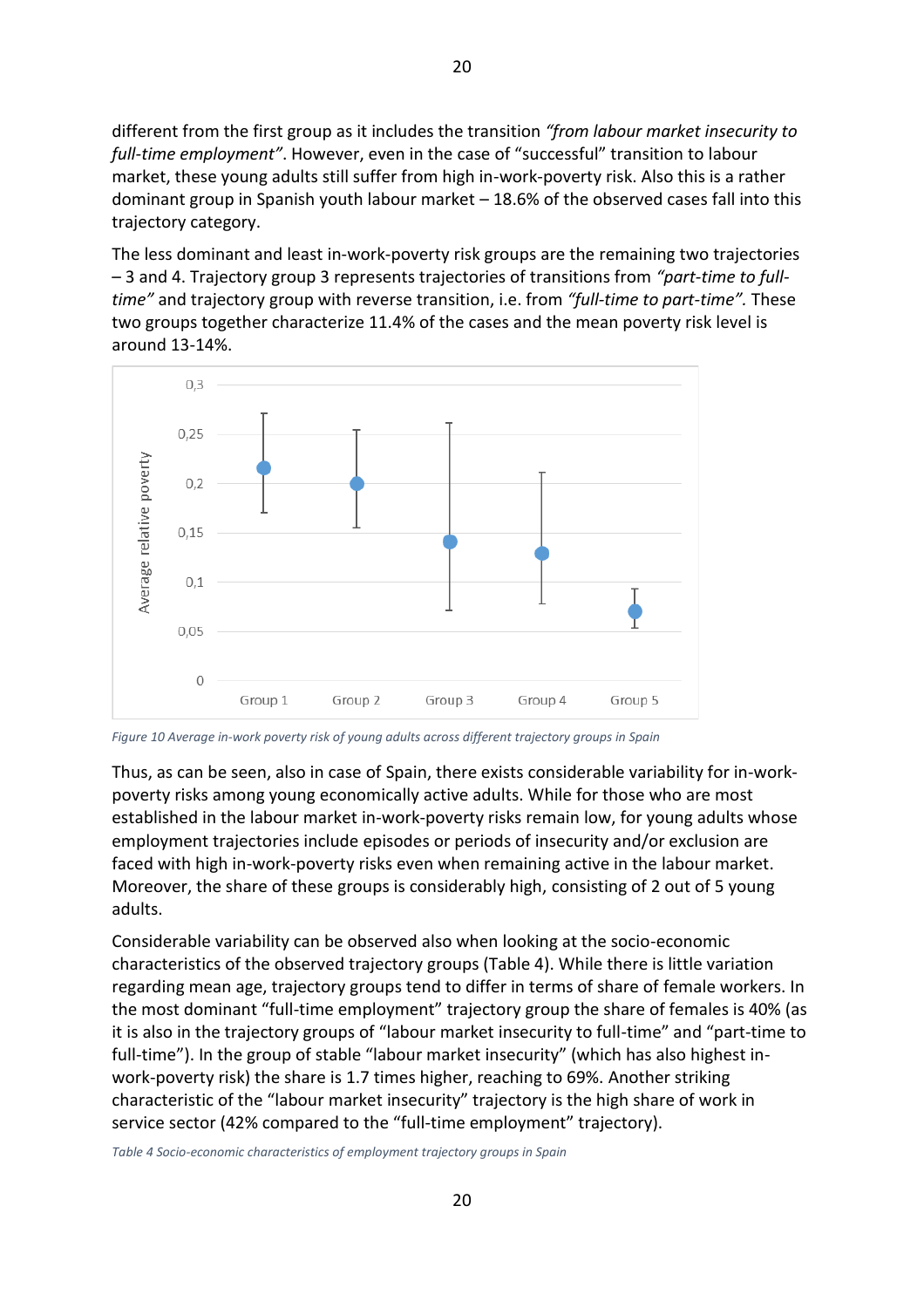|                                         | <b>GR TRAJ 1</b> |      | <b>GR TRAJ 2</b> |      | <b>GR TRAJ 3</b> |      | <b>GR TRAJ 4</b> |      | G TRAJ 5  |      |
|-----------------------------------------|------------------|------|------------------|------|------------------|------|------------------|------|-----------|------|
|                                         | $N = 250$        |      | $N = 245$        |      | $N = 52$         |      | $N = 100$        |      | $N = 679$ |      |
|                                         | Mean             | St.d | Mean             | St.d | Mean             | St.d | Mean             | St.d | Mean      | St.d |
| Age<br>$(18-29)$                        | 24,82            | 3,02 | 24,8             | 3,03 | 24,8             | 2,24 | 25,5             | 2,72 | 25,8      | 2,71 |
| Female<br>(0/1)                         | 0,69             | 0,46 | 0,41             | 0,49 | 0,40             | 0,49 | 0,5              | 0,5  | 0,41      | 0,49 |
| Lower<br>education<br>(0/1)             | 0,34             | 0,47 | 0,40             | 0,49 | 0,32             | 0,47 | 0,31             | 0,47 | 0,29      | 0,45 |
| Working in<br>service<br>sector $(0/1)$ | 0,42             | 0,49 | 0,28             | 0,45 | 0,22             | 0,41 | 0,24             | 0,43 | 0,22      | 0,41 |
| Other<br>members<br>employed<br>(0/1)   | 0,70             | 0,46 | 0,76             | 0,42 | 0,76             | 0,42 | 0,71             | 0,46 | 0,74      | 0,44 |
| Mean no of<br>children in<br>the HH     | 0,42             | 0,77 | 0,33             | 0,58 | 0,21             | 0,46 | 0,41             | 0,75 | 0,31      | 0,63 |

*Source: EU-SILC 2014-2018, authors' calculations*

To sum up, also in case of Spain we observe considerable variability in in-work-poverty levels depending on the employment trajectories of young adults. However for the trajectories with highest in-work-poverty risk the dominant employment status of the young adults is full-time or part-time employment. Unemployment status also seems to play a role, especially for the trajectory of "labour market insecurity", but it is not a very clear and visible pathway into in-work-poverty. Also gender dimension appears to be relevant. Women are disproportionally represented in the trajectory group that could be considered as most vulnerable in terms of labour market chances and outcomes.

#### <span id="page-20-0"></span>ESTONIA

Based on group-based trajectory modelling results, *six trajectory groups* for young adults' labour market participation were identified (see Figure 11).

The most dominant trajectory group (66% of youth fall into this) is the one of **"***full-time employment"* (trajectory group 4), where young adults stay in the level full employment throughout the observed period. At the same time, this group is characterised by the lowest in-work poverty risk among the observed young adults in the labour market in Estonia – on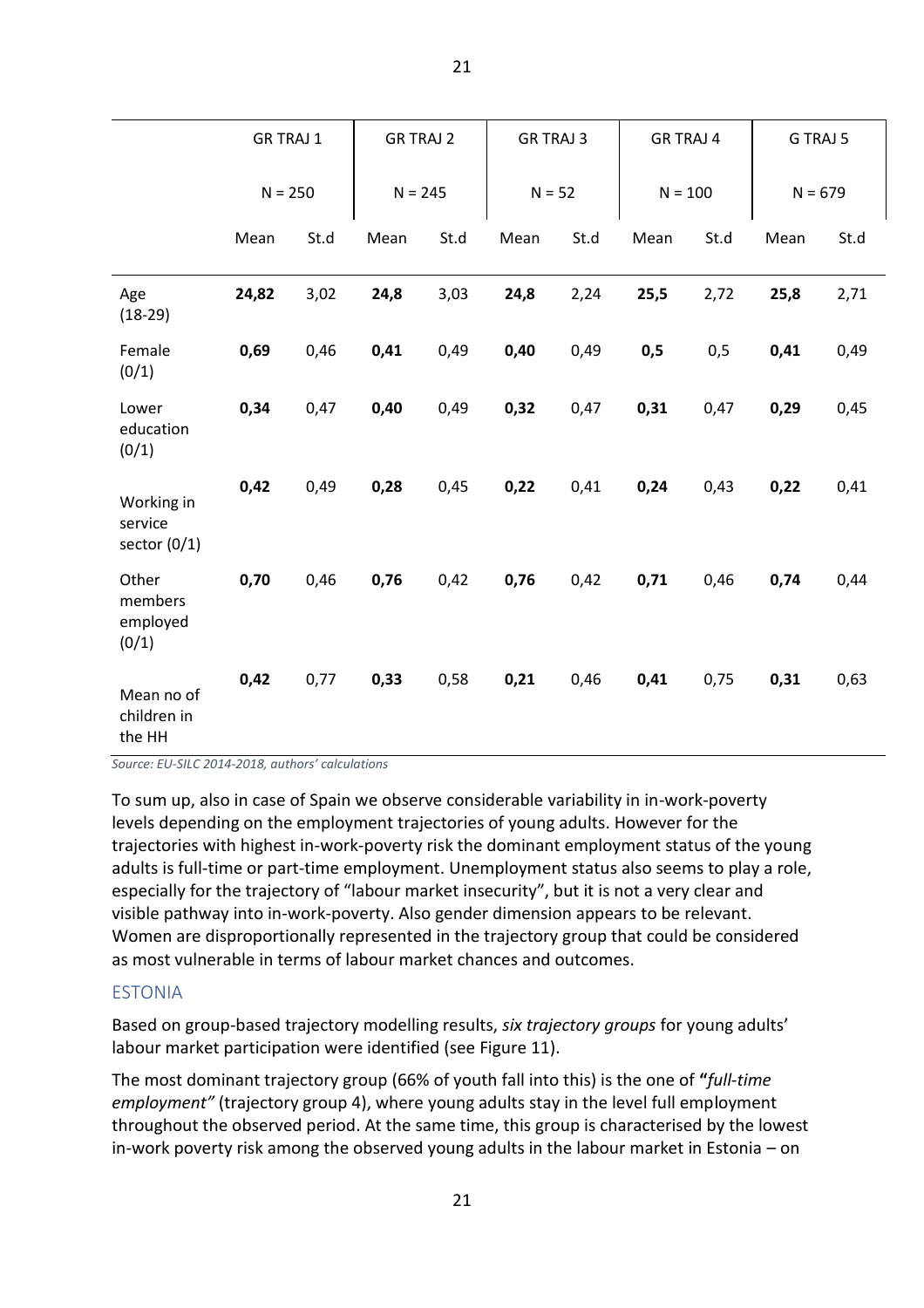average 7% of youth in this trajectory group fall into the category of relative poverty based on household earnings in the second observed year (see Figure 12).

In the rest of the group trajectories (characterizing approx. 1/3 of the observed cases), there exists more variability within the trajectory in terms of labour market insecurity and/or labour market exclusion, and respectively in poverty risks. Trajectory group 1 could be summarised as *"from inactivity to full-time".* Although it could be considered a successful "transition" – the young adults end up being employed full-time . We can observe here the highest poverty risk: among 16% of young adults in this trajectory group are at risk of poverty in the second observed year. Still, this is the least common pattern among the six trajectory groups. Only 4.1% of observations fall into this category.



*Figure 11 Labour market trajectories (24 months) for youth (18-30) in Estonia, 2014-2019* 

*LM attachment scale: 0 – inactivity, 1 – unemployment, 2 – part-time, 3 – full-time*

A similar trajectory group is group number 3, where young adults also reach full employment, but rather from the level of unemployment meaning they have some labour market experience/attachment beforehand. There are about 7.2% of young adults who are likely to follow the **"***unemployment to full-employment"* trajectory. Although the experienced poverty among this group is slightly lower (14%), it is still double of the "fulltime employment" group.

A very similar high poverty risk characterizes group trajectory 6 also(7.2% of the cases), where the initial labour market attachment before full-time employment has been even higher than unemployment level (on average on level of part-time employment). Still, for the trajectory group of **"***from part-time to full-time"* the poverty risk is among the highest of the observed six trajectory groups.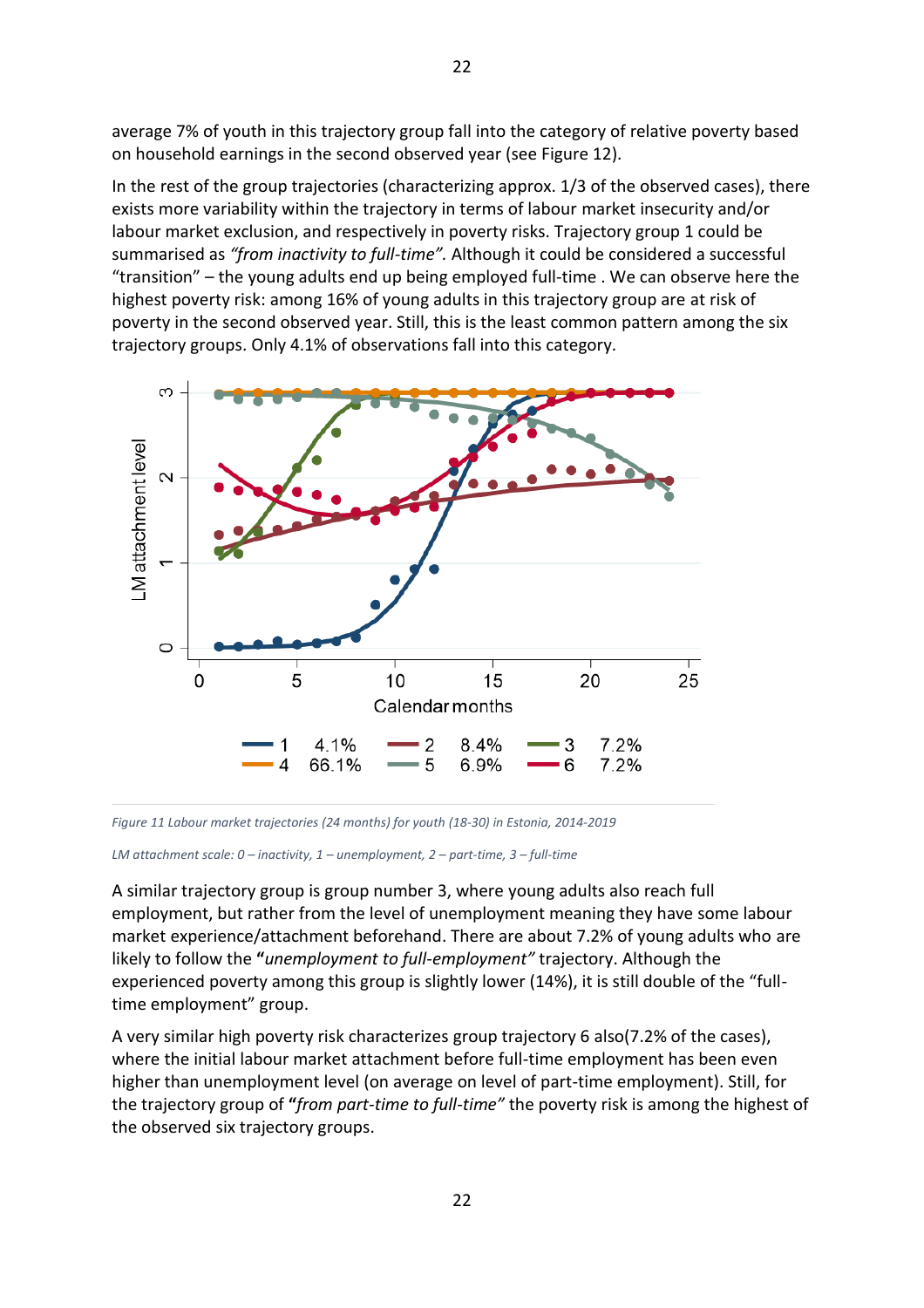

23

*Figure 12 Average in-work poverty risk of young adults across different trajectory groups in Estonia.* 

A somewhat lower poverty risk (11-12%) can be observed among trajectory groups 2 and 5, although due to small sample sizes the differences between these groups are not statistically significant. Trajectory group 5 indicates a labour market trajectory *"from fulltime to part-time"* employment, i.e. of weakening labour market attachment. This trajectory is characteristic to about 6.9% of observed cases. Trajectory group 2 indicates a rather permanent *"labour market insecurity"* situation where the labour market attachment increases on average over time, yet remains within the range of marginal employment.

These findings suggest that there exists considerable variability among poverty levels (varying between 6-17%) among the young adults in the labour market in Estonia and the variability tends to relate to different employment trajectories. While for those in "full-time employment" the in-work poverty risk is the lowest, those who gain full-time employment only by the end of the period , the poverty levels are more than double the high. Moreover, the in-work-poverty risk tends to be on average higher even when compared to those who have either remained in lower attachment levels (part-time employment) or ended up in this during the observed period<sup>2</sup>.

When comparing the trajectory groups in terms of socio-economic characteristics, we can note (Table 1) some considerable differences. While there is rather little variation in terms of mean age of trajectory group representatives, the share of women varies between 32% in "full-time employment" trajectory group 4 and 64% in "labour market insecurity" trajectory group. The share of female workers is on average higher also in trajectory groups of "inactivity to full-time" (58%) and "from full-time to part-time" (58%). In these latter two

<sup>&</sup>lt;sup>2</sup> One needs to be cautious to draw clear conclusions as the sample is small and the confidence intervals overlap between different groups despite of big difference in average in-work poverty risk.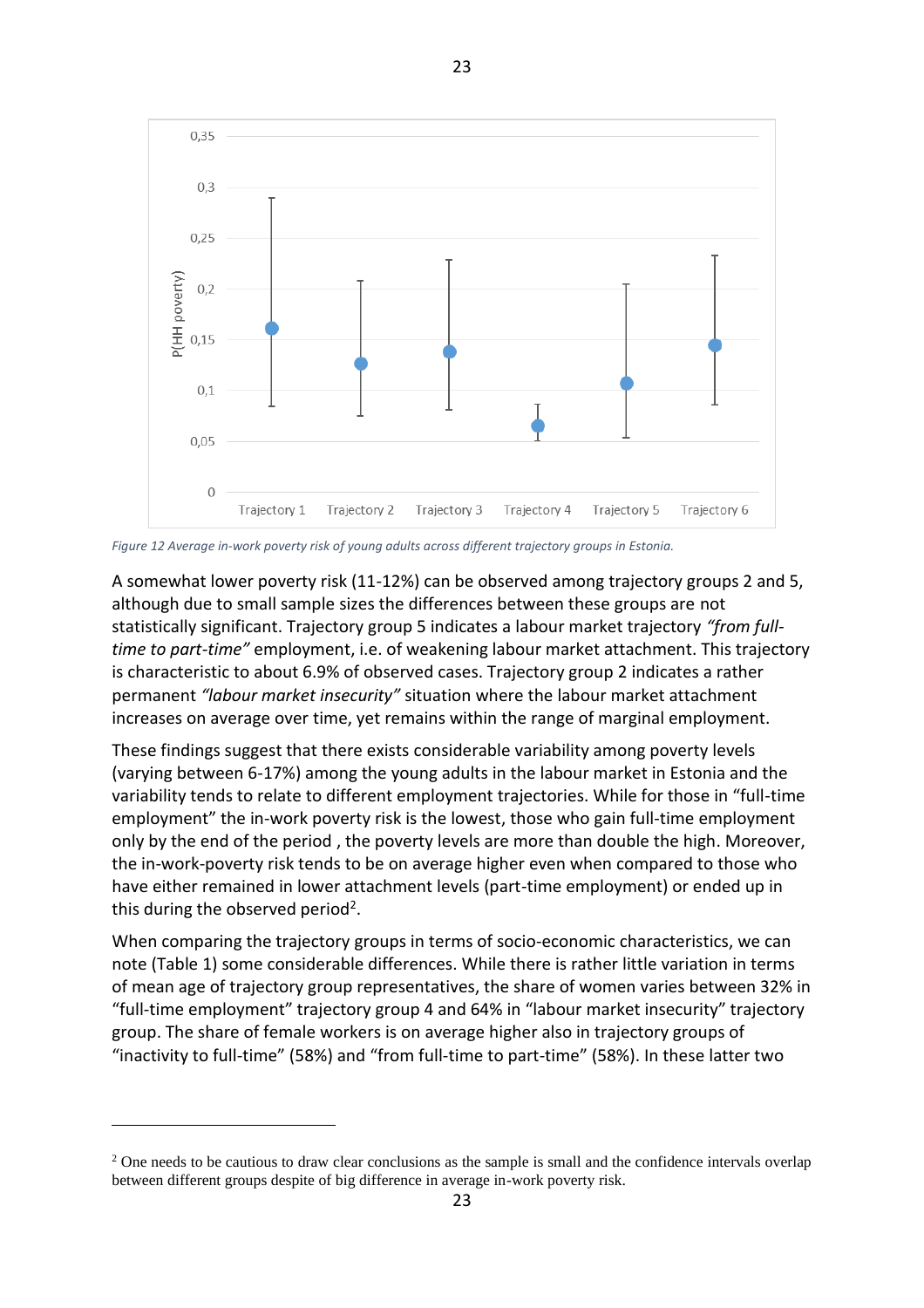trajectory groups the mean number of children is higher than the average, pointing to these as possible care-work related trajectories.

|                                         | <b>GR TRAJ 1</b> |      | <b>GR TRAJ 2</b> |      |          | <b>GR TRAJ 3</b> |           | <b>GR TRAJ 4</b> |          | <b>GR TRAJ 5</b> |          | GR TRAJ 6 |
|-----------------------------------------|------------------|------|------------------|------|----------|------------------|-----------|------------------|----------|------------------|----------|-----------|
|                                         | $N = 50$         |      | $N = 95$         |      | $N = 85$ |                  | $N = 751$ |                  | $N = 66$ |                  | $N = 89$ |           |
|                                         | Mean             | St.d | Mean             | St.d | Mean     | St.d             | Mean      | St.d             | Mean     | St.d             | Mean     | St.d      |
| Age<br>$(18-29)$                        | 24,5             | 3,47 | 23,9             | 3,35 | 24,1     | 3,08             | 25        | 2,9              | 24,9     | 3,36             | 23,7     | 3,15      |
| Female<br>(0/1)                         | 0,58             | 0,49 | 0,64             | 0,48 | 0,43     | 0,5              | 0,32      | 0,47             | 0,58     | 0,5              | 0,43     | 0,49      |
| Lower<br>education<br>(0/1)             | 0,32             | 0,47 | 0,2              | 0,41 | 0,19     | 0,39             | 0,18      | 0,38             | 0,18     | 0,39             | 0,23     | 0,42      |
| Working in<br>service<br>sector $(0/1)$ | 0,3              | 0,46 | 0,24             | 0,43 | 0,14     | 0,45             | 0,14      | 0,35             | 0,21     | 0,41             | 0,25     | 0,43      |
| Other<br>members<br>employed<br>(0/1)   | 0,8              | 0,4  | 0,79             | 0,41 | 0,82     | 0,38             | 0,71      | 0,46             | 0,65     | 0,48             | 0,85     | 0,36      |
| Mean no of<br>children in<br>the HH     | 1,18             | 0,92 | 0,79             | 0,86 | 0,66     | 0,93             | 0,6       | 0,94             | 0,61     | 1,04             | 0,76     | 0,87      |

*Table 5 Socio-economic characteristics of employment trajectory groups in Estonia*

*Source: EU-SILC 2014-2018, authors' calculations*

Regarding educational attainment, the share of low-educated youth is the highest (32%) in "inactivity to full-time" trajectory group, and lowest (18%) in "full-time employment" and "full-time to part-time" trajectory groups. The share of those working in service sector is also highest in the "inactivity to full-time" trajectory group 1 (30%), but also in trajectory groups "part-time to full-time" (25%) and 2 "labour market insecurity" (24%).

Thus, as we have seen, not only does the different employment trajectories of young adults relate to different levels of in-work poverty risk in Estonia, the employment trajectories are also characterize by different socioeconomic groups . *Highest in-work poverty risks relate to labour-market trajectories that are dominated by women,* and include higher proportions than the average of low-educated people and those employed in service sector.

#### <span id="page-23-0"></span>HUNGARY

Based on group-based trajectory modelling results, *six trajectory groups* for young adults' labour market participation were identified (see Figure 13) in the case of Hungary. The most dominant trajectory group (71.5% of youth fall into this) is the **"***full-time employment"*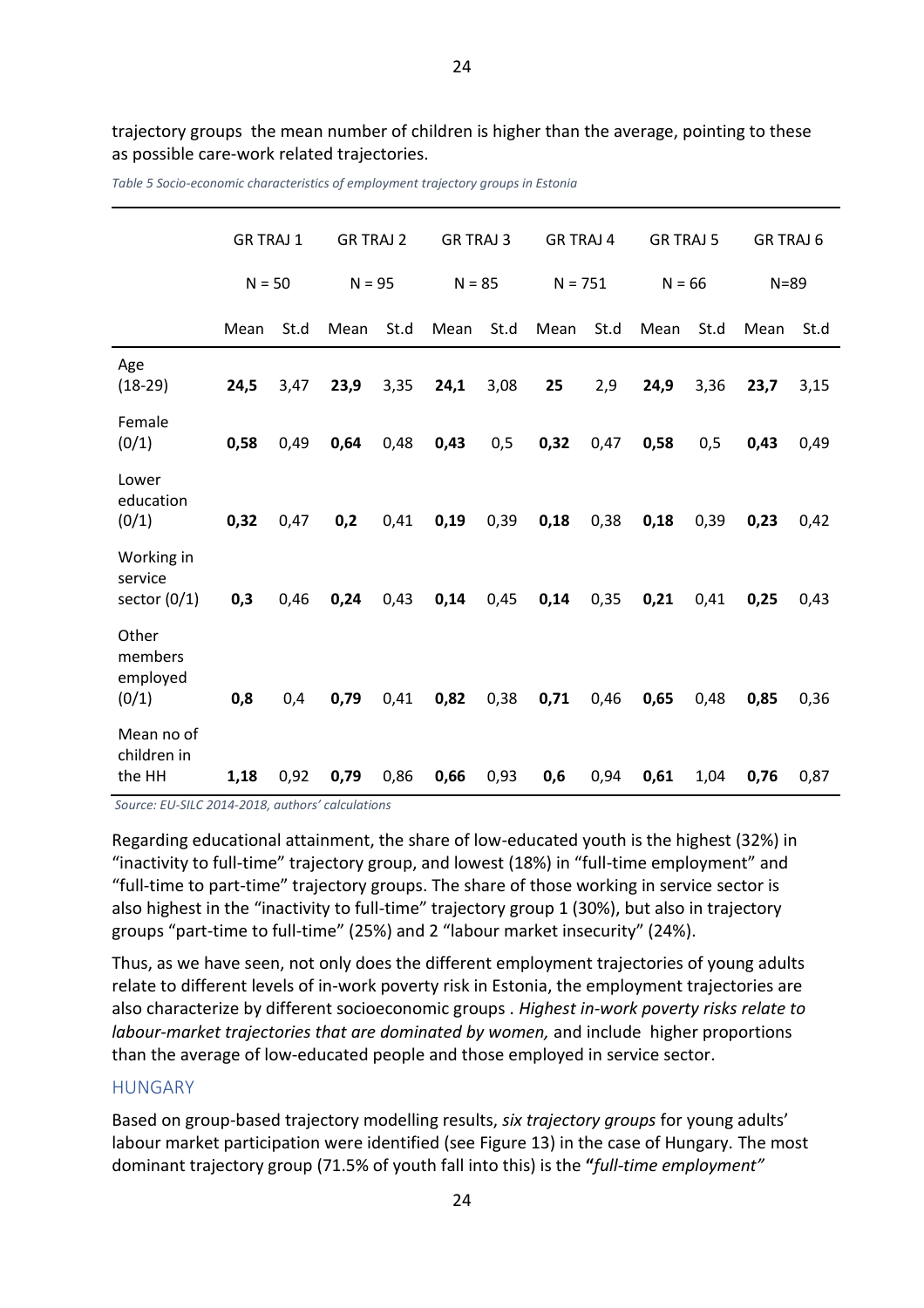trajectory (trajectory group 6), where young adults stay in the level of full employment throughout the observed period. At the same time, this group (together with trajectory group 5) is characterized by lowest poverty risk among the detected trajectory groups – on average 4.5% of youth in this trajectory group fall into the category of relative poverty based on household earnings in the second observed year (see Figure 14). The second trajectory group with the lowest poverty rate (5.1% of youth within this group are at risk of poverty ) is trajectory group 5 that can be characterized by the transition *"from full-time to part-time"* employment. This type of trajectory is, however, characteristic to 3.76% of the cases only.



*Figure 13 Labour market trajectories (24 months) for youth (18-30) in Hungary, 2014-2019*

*LM attachment scale: 0 – inactivity, 1 – unemployment, 2 – part-time, 3 – full-time*

The highest poverty risk (19%) can be found within the trajectory group of stable **"***labour market insecurity"*. This trajectory group is not very common though – only about 4.9% of cases belong to that group. Somewhat lower are the poverty risks – respectively 10%, 11% and 8.6% - in the remaining three trajectory groups. The first being trajectory group 2, which can be characterized by the transition from **"***unemployment to full-time employment"*, to which 8.6% of the cases belong. The second is trajectory group 3, which can be characterized by the transition *"from part-time to full-time employment"* and contains 8.1% of the cases. Thirdly, the trajectory group 4 can be characterized by transition from "inactivity to employment" and contains 3.3% of the cases. All these trajectories have in common the transition from labour market exclusion or insecurity to rather secure employment or at least on the level of full-time employment.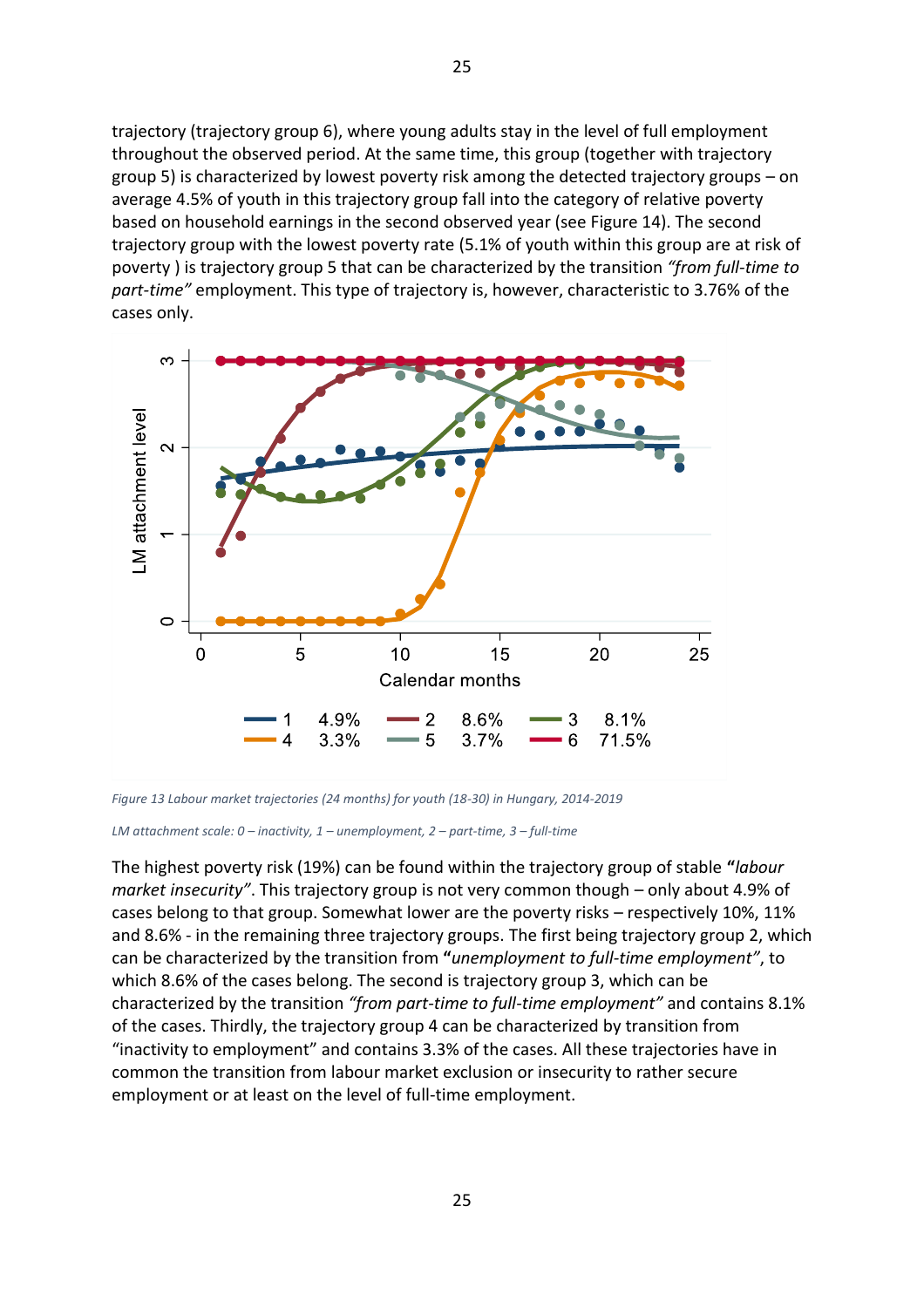

*Figure 14 Average in-work poverty risk of young adults across different trajectory groups in Hungary*

Thus, as can be seen, also in Hungary there exists a relationship between employment trajectory and in-work-poverty risk. The risks (and trajectories) can be summarised in three groups: the low-risk "full-time employment group", the medium-risk "some labour market insecurity trajectory group" and the high-risk "labour market insecurity group".

Considerable variability can be observed also when looking at the socio-economic characteristics of the observed trajectory groups (Table 6). We do find some variability in terms of age. The mean age tends to be higher among the more stable and secure and respectively lower in-work-poverty risk groups, and lower for labour market trajectories with higher levels of labour market insecurity. Also, in terms of the share of female workers within the employment trajectory group there is some variability: In the "full-time employment group" the share of female workers was 38% while in the trajectory group marking the "transition from inactivity to employment" the share is more than twice as high, reaching 83%. The latter refers to a "female trajectory" most likely related to care work, as within this group also the mean number of children is higher than in any other group. We find also some striking differences in terms of share of lowest education: In the dominant group of "full-time employment" the share is only 9%, in all other trajectory groups it is between 23 and 40%. Less variability can be observed in terms of work in service sector. Still, in the "full-time employment" trajectory group the figure is 18%, while in the highly feminized "inactivity to employment" trajectory group it reaches up to 29%.

*Table 6 Socio-economic characteristics of employment trajectory groups in Hungary*

| <b>GR TRAJ 1</b> | <b>GR TRAJ 2</b> | GR TRAJ 3    | <b>GR TRAJ 4</b> | <b>GR TRAJ 5</b> | GR TRAJ 6     |  |  |
|------------------|------------------|--------------|------------------|------------------|---------------|--|--|
| $N = 52$         | $N = 90$         | $N = 87$     | $N = 35$         | $N = 39$         | $N = 761$     |  |  |
| St.d<br>Mean     | St.d<br>Mean     | St.d<br>Mean | Mean<br>St.d     | Mean<br>St.d     | Mean<br>-St.d |  |  |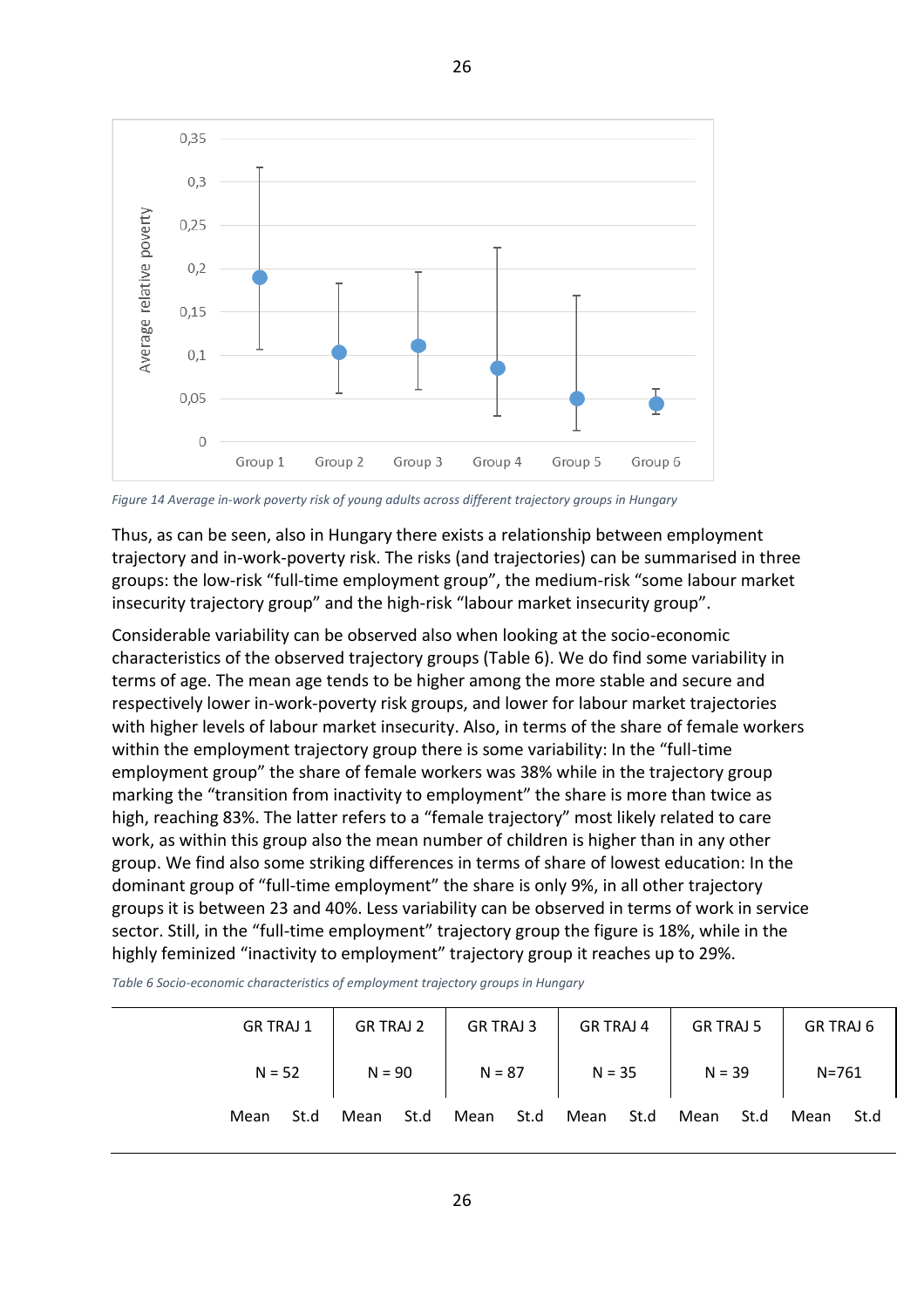| Age<br>$(18-29)$                        | 23,9 | 2,61 | 23,5 | 3,16 | 23,6 | 3,31 | 24,6 | 3,93 | 24,4 | 3,38 | 25,0 | 2,89 |
|-----------------------------------------|------|------|------|------|------|------|------|------|------|------|------|------|
| Female<br>(0/1)                         | 0,40 | 0,49 | 0,38 | 0,49 | 0,41 | 0,49 | 0,83 | 0,38 | 0,51 | 0,51 | 0,38 | 0,49 |
| Lower<br>education<br>(0/1)             | 0,27 | 0,45 | 0,28 | 0,45 | 0,31 | 0,47 | 0,4  | 0,49 | 0,23 | 0,43 | 0,09 | 0,29 |
| Working in<br>service<br>sector $(0/1)$ | 0,26 | 0,45 | 0,18 | 0,39 | 0,17 | 0,38 | 0,29 | 0,46 | 0,16 | 0,37 | 0,18 | 0,38 |
| Other<br>members<br>employed<br>(0/1)   | 0,77 | 0,42 | 0,77 | 0,42 | 0,78 | 0,41 | 0,82 | 0,38 | 0,69 | 0,47 | 0,76 | 0,43 |
| Mean no of<br>children in<br>the HH     | 0,56 | 1,07 | 0,78 | 1,23 | 0,67 | 1,05 | 1,74 | 1,4  | 0,79 | 1,12 | 0,39 | 0,77 |

27

*Source: EU-SILC 2014-2018, authors' calculations*

To sum up, also in case of Hungary we find considerable variability in in-work-poverty levels depending on the employment trajectories of young adults. Unsurprisingly we find the lowest in-work-poverty risks among those with more stable and secure employment situations. In the case of employment trajectories leading to higher in-work-risk the dominating activity status is employment but with more presence of insecure job episodes/periods. Unemployment seems to play a modest role: There exists a trajectory group for "transition from unemployment to employment" and almost every tenth of the young adults active in the labour market fall into this category, but it relates to mediumlevel risk of in-work-poverty. Still, remaining in the situation of labour market insecurity (part-time) and/or exclusion (unemployment) poses even higher in-work-poverty risks. *Also gender dimensions appears to be present, however not as strong as in other observe countries.* There seem to exist more feminized employment trajectories, which also relate to elevated in-work-poverty risk. However, the share of females was also among the highest within the trajectory group of "full-time to part-time" with rather low in-work-poverty risk.

## <span id="page-26-0"></span>Conclusions – three main findings

The findings from the current study indicate that *in-work poverty risk tended to vary across different employment trajectories.* Comparison of different country cases has revealed some common trends and patterns.

First, in all the observed countries*, the most prevalent employment trajectory was "full-time employment" where observed young adults remained on the level of full-time work throughout the observed period*. Still, the share of that trajectory group across countries varied considerably. While in Spain only slightly more than half of the young adults enjoyed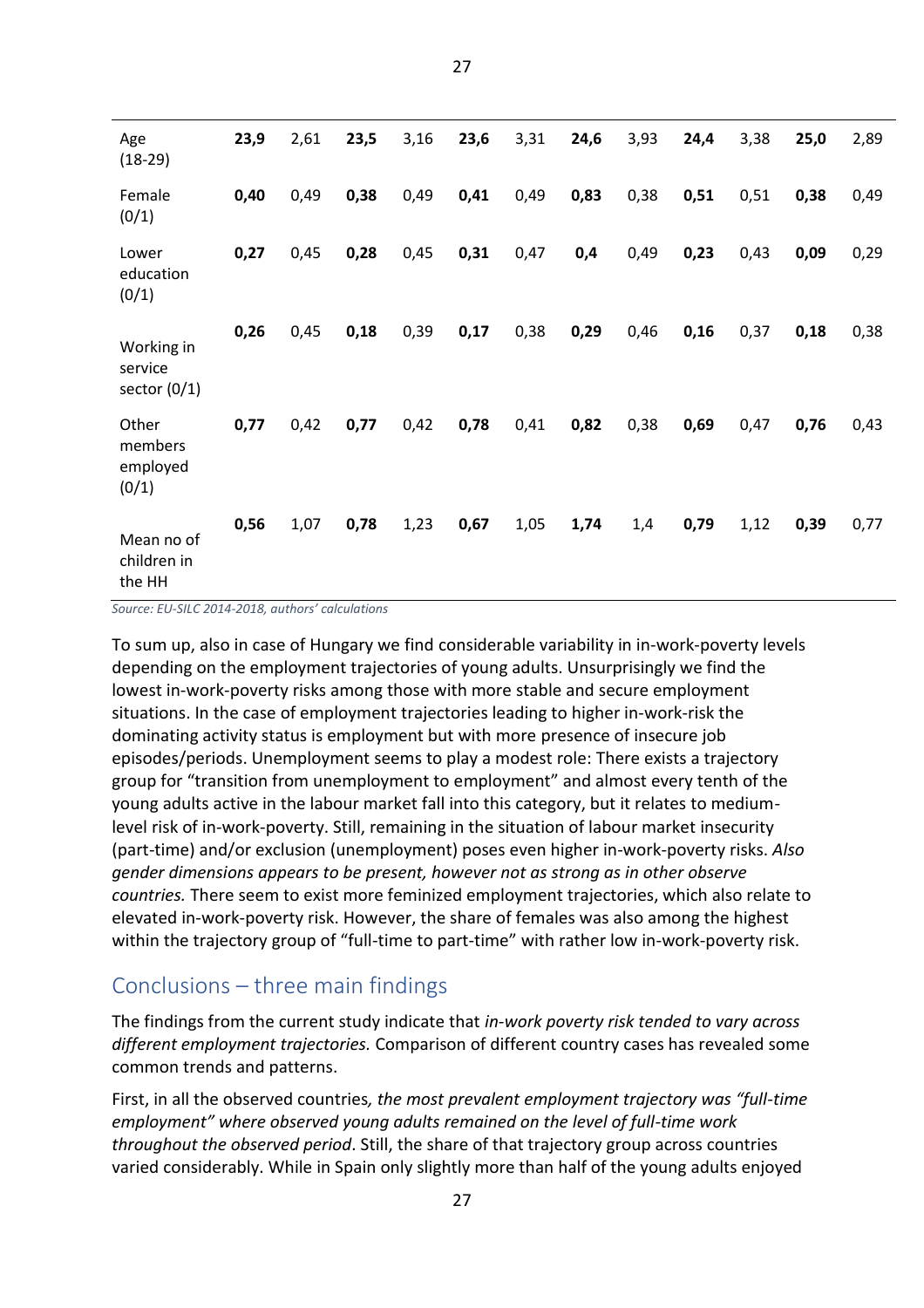this type of labour market security, in Norway it reached to almost 3/4 of the observed cases. The share of more stable trajectories tended to be lower in more liberal labour markets such as Estonia or the UK or Southern Europe such as Italy (next to already mentioned Spain). All country cases included a so-called "employment insecurity" path. In these cases the young labour-market participants' worked part-time or were unemployed throughout the observation period. Again, the share of this type of trajectories varied across countries: In Estonia and Hungary the share of this trajectory group was rather low (around 8-9%), while in case of the UK, Spain and Italy it included around one fifth of all the cases. Different from other countries, Estonia and Hungary included a (small) trajectory group of "inactivity to employment", which related to a higher share of women in it and a higher mean number of children, indicating a care-to-work transition.

Second, in all the observed countries, we find *the lowest levels of in-work poverty risks among the "full-time employed" trajectory group*, the lowest being in Norway (3%) and highest in Spain (7%). Higher risks of in-work poverty related to employment trajectories that includes episodes or periods of part-time work, unemployment or inactivity. Still, the share of in-work-poverty risk varied considerably across these trajectory types within countries. In some countries (e.g. Italy, Spain, but also UK) a somewhat clearer distinction can be observed between different employment trajectories in terms of in-work poverty risk. In other countries (e.g. Estonia, Norway, Hungary) the grouping and differences were not as clear. Of course, we have to keep in mind the small number of cases and respectively wide confidence intervals for some trajectory types, which did not allow to properly test the differences. However, what seems to be the case for all observed country cases is *the low incidence and prevalence of unemployment-impacted trajectories.* While in most countries there existed also a trajectory group that referred to transition from unemployment to parttime work, and in most of these cases the in-work-poverty risk was rather high, this type of trajectory was rather minor. Thus, coming back to our research question, according to the employment trajectory analysis, *unemployment seems rather not to be the (main) cause of in-work-poverty. However, it seems to elevate the poverty risks once unemployment experience is present***.**

Third, the analysis revealed considerable *gender differences across trajectory groups.* The dominant *"full-time employment" trajectory was in all the country-cases clearly maledominated, whereas women tended to be over-represented in trajectory groups with higher labour market vulnerability and in-work poverty risks.* Still, in some country cases the gender-related trends were more clear-cut than in others.